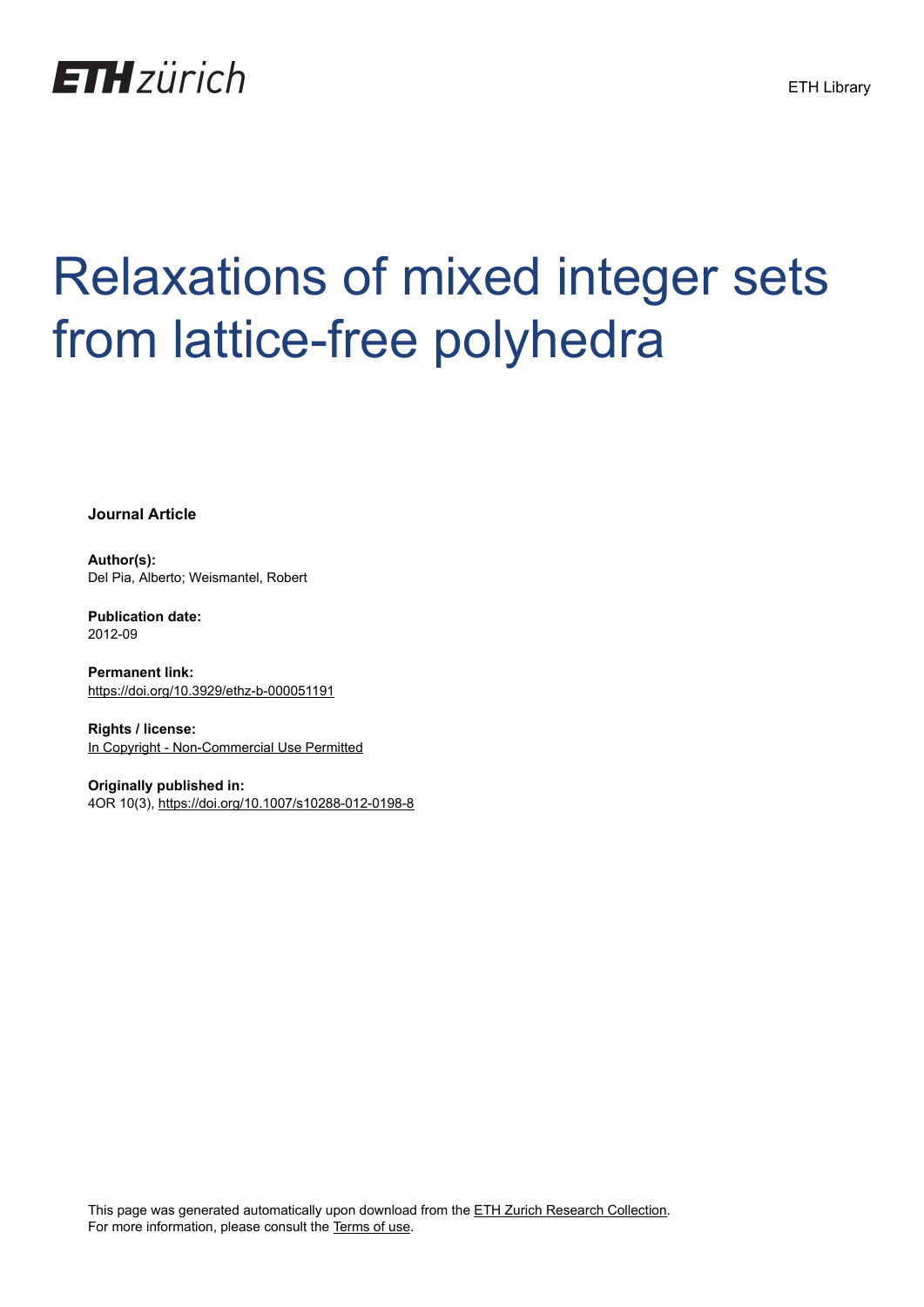INVITED SURVEY

# **Relaxations of mixed integer sets from lattice-free polyhedra**

**Alberto Del Pia · Robert Weismantel**

Received: 29 September 2011 / Revised: 17 January 2012 / Published online: 15 February 2012 © Springer-Verlag 2012

**Abstract** This paper gives an introduction to a recently established link between the geometry of numbers and mixed integer optimization. The main focus is to provide a review of families of lattice-free polyhedra and their use in a disjunctive programming approach. The use of lattice-free polyhedra in the context of deriving and explaining cutting planes for mixed integer programs is not only mathematically interesting, but it leads to some fundamental new discoveries, such as an understanding under which conditions cutting planes algorithms converge finitely.

**Keywords** Mixed integer programming ·Cutting planes· Disjunctive programming · Lattice-free polyhedra

**MSC classification (2000)** Primary 90C11; Secondary 90C10

# <span id="page-1-0"></span>**1 Introduction**

Cutting plane techniques have always been one of the prominent topics in the theory of integer and mixed integer programming. We focus here on a treatment of some of the novel developments in this direction. Herewith we pursue the goal of understanding geometric principles that allow cutting plane algorithms to terminate finitely. To be more specific, the set of feasible solutions of a mixed integer programming problem attains the form

$$
P\cap(\mathbb{Z}^p\times\mathbb{R}^q),
$$

A. Del Pia  $(\boxtimes) \cdot R$ . Weismantel Department of Mathematics, IFOR, ETH Zürich, Rämistrasse 101, 8092 Zurich, Switzerland e-mail: alberto.del.pia@ifor.math.ethz.ch

R. Weismantel e-mail: robert.weismantel@ifor.math.ethz.ch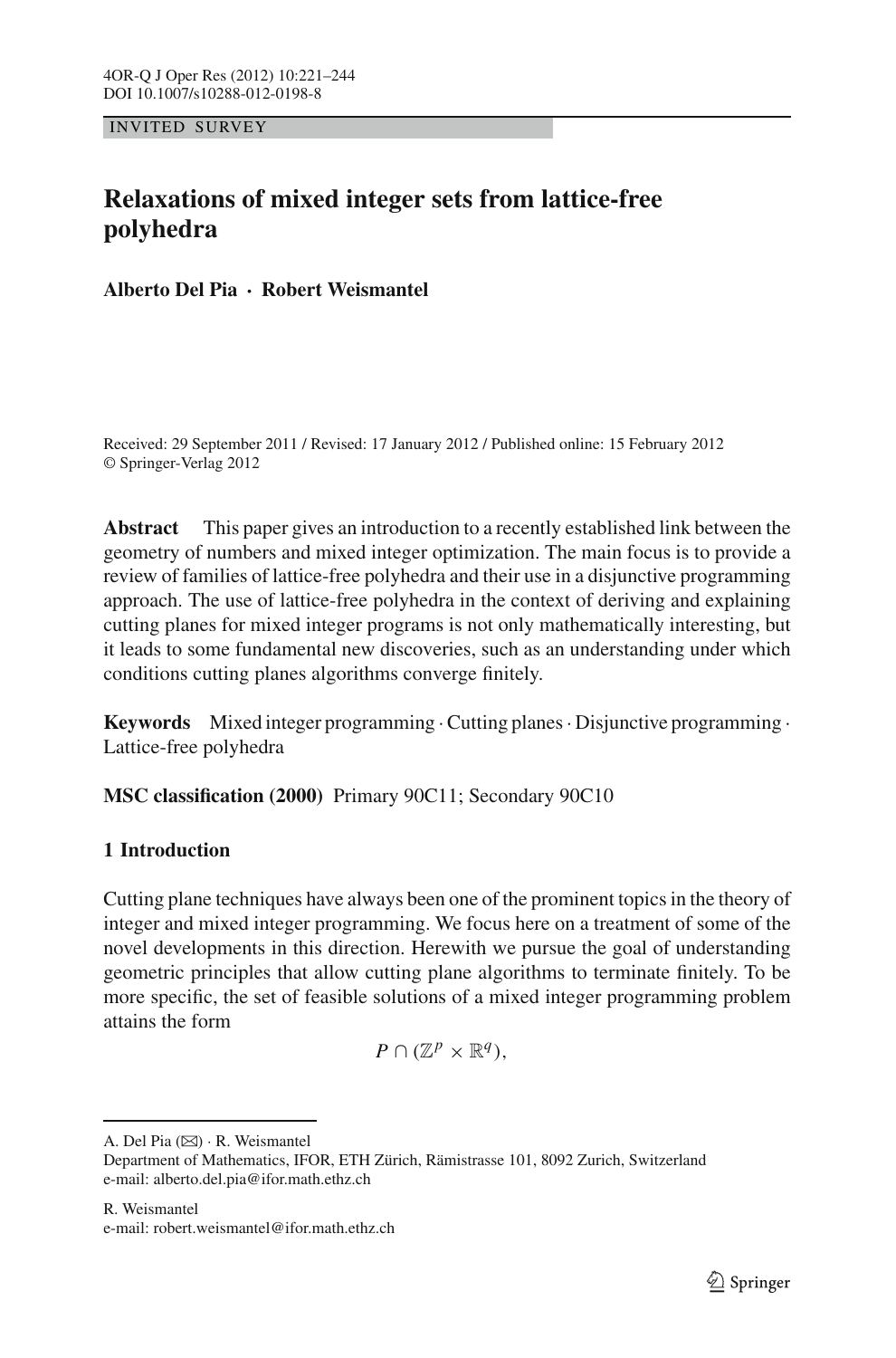

<span id="page-2-0"></span>**Fig. 1** On the *left* polyhedra *P* and *L*. On the *right*, the resulting polyhedron  $P \setminus L$ 

where *P* is a polyhedron in  $\mathbb{R}^{p+q}$ , and  $p, q \in \mathbb{N}$ , with  $p \geq 1, q \geq 0$ . By a *polyhedron* we always mean the solution set of a finite system of linear inequalities. We call a bounded polyhedron a *polytope*.

The *mixed integer hull* of  $P$ , that we denote by  $P<sub>I</sub>$ , is the set

$$
conv(P \cap (\mathbb{Z}^p \times \mathbb{R}^q)),
$$

where we denote by "conv" the convex hull. If  $q = 0$  we refer to the mixed integer hull as the *integer hull*. In this survey we always denote by *z* the variables in  $\mathbb{R}^n = \mathbb{R}^{p+q}$ , by x the variables in  $\mathbb{R}^p$ , which are the variables subject to integrality constraints, and by *y* the variables in  $\mathbb{R}^q$ , which are the variables not required to be integer. We recall that a polyhedron is called *rational* if it is the solution set of a finite system of linear inequalities with rational data. The following follows from Meyer (see [Meyer 1974](#page-24-0); [Schrijver 1986,](#page-24-1) Section 16.7):

#### <span id="page-2-1"></span>**Theorem 1** Let P be a rational polyhedron in  $\mathbb{R}^{p+q}$ . Then  $P_I$  is a rational polyhedron.

Most of the research in mixed integer programming is dedicated to the question how to derive inequalities from a description of *P* that are satisfied by all the points in *P* ∩ ( $\mathbb{Z}^p \times \mathbb{R}^q$ ). Such inequalities naturally define relaxations of *P<sub>I</sub>* in form of polyhedra that are contained in *P* and that contain *PI* .

In order to obtain polyhedra contained in  $P$  and that contain  $P_I$  we use an operator introduced in [Andersen et al.](#page-22-0) [\(2010\)](#page-22-0) that may be viewed as a special disjunctive programming approach invented by [Balas](#page-23-0) [\(1998](#page-23-0)).

More formally, given polyhedra  $P, L \subseteq \mathbb{R}^{p+q}$ , we denote by  $P \setminus L$  the smallest closed convex set that contains  $P \setminus \text{int } L$ , where "int" denotes the interior (see Fig. [1\)](#page-2-0). Hence if we denote by "conv" the closed convex hull,

$$
P \backslash L := \overline{\text{conv}}(P \setminus \text{int } L).
$$

It is easy to see that given polyhedra  $P, L \subseteq \mathbb{R}^{p+q}$ , then  $P \setminus L \subseteq P$ . It will turn out that the set  $P \setminus L$  is again polyhedral. This implies that such an operation can be also used iteratively. The question arises which polyhedra *L* one should use in order to approximate *PI* sufficiently well. This is the central question of our survey paper.

It is convenient to extend the definition of  $P \setminus L$  for polyhedra  $P \subseteq \mathbb{R}^{p+q}$ ,  $L \subseteq \mathbb{R}^p$ . In this case,

$$
P \backslash L := P \backslash (L \times \mathbb{R}^q).
$$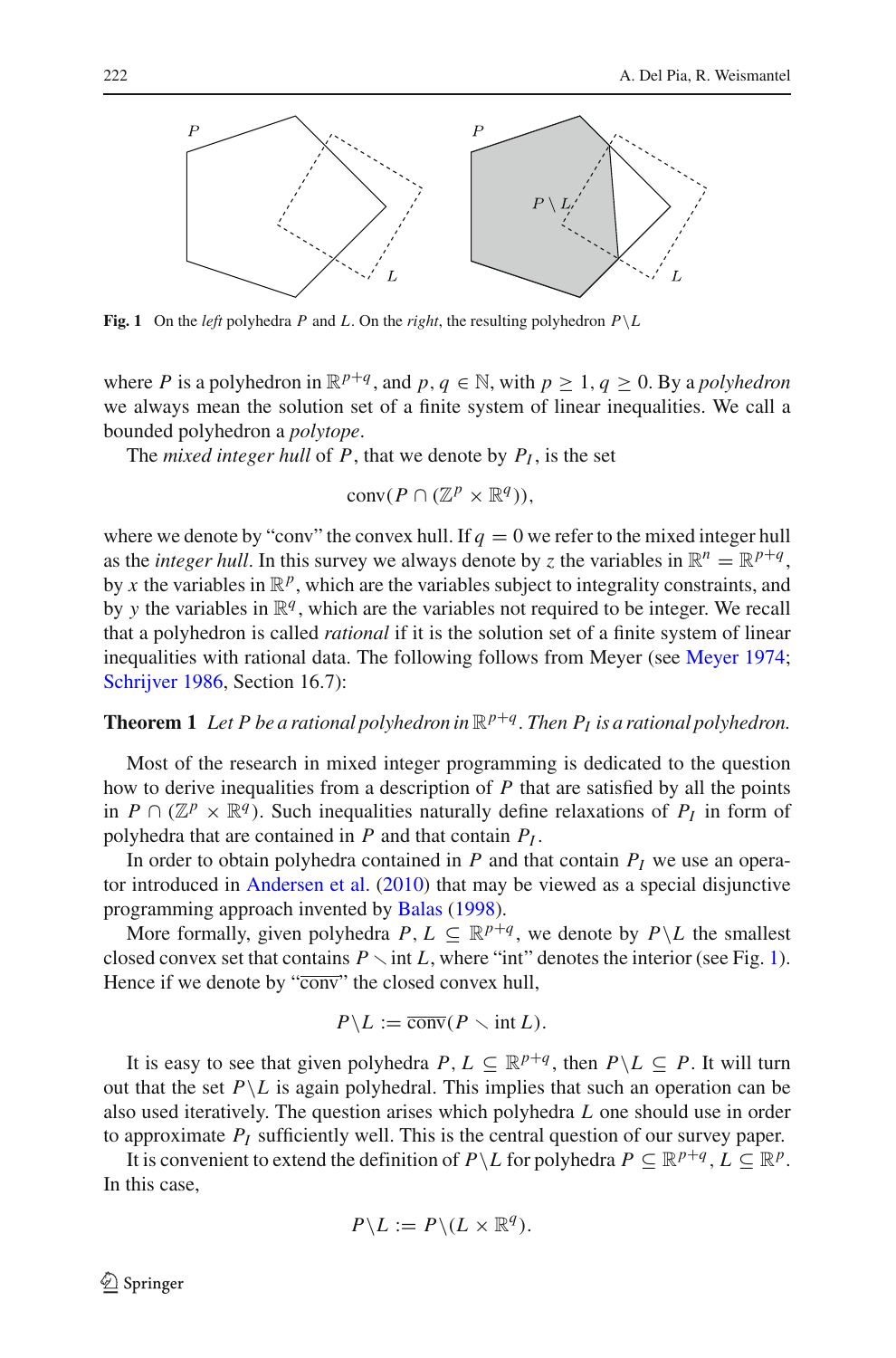

<span id="page-3-0"></span>**Fig. 2** On the *left* polyhedra *P* and *L*. On the *right*, an *L*-disjunctive cut for *P*



<span id="page-3-1"></span>**Fig. 3** On the *left* polyhedra *P* and *S*. On the *right*, a split cut for *P*

We will show that in order to generate valid inequalities for  $P_I$ , we will have to use *lattice-free* polyhedra  $L \subseteq \mathbb{R}^p$ , i.e. polyhedra that do not contain points in  $\mathbb{Z}^p$  in their interior. In this case, the new set  $P\setminus L$  is indeed a relaxation of  $P_I$  and, in general, a better approximation of the mixed integer hull  $P_I$  compared to  $P$ . The new inequalities that arise from this operation are disjunctive cuts that were first introduced by Balas in the 1970's [\(Balas 1998,](#page-23-0) [1979](#page-23-1)). Given a polyhedron  $P \subseteq \mathbb{R}^{p+q}$ , and a lattice-free polyhedron  $L = \{x \in \mathbb{R}^p : a^i x \leq \beta^i, i = 1, ..., k\}$ , an inequality  $cz \leq \gamma$  is called an *(L-)disjunctive cut* for *P* if  $cz < \gamma$  is valid for every set

$$
\{z \in P : a^i x \ge \beta^i\}, \quad i = 1, \dots, k.
$$

(See Fig. [2.](#page-3-0)) It follows easily that  $cz \leq \gamma$  is an *L*-disjunctive cut for *P* if and only if  $cz \leq \gamma$  is valid for  $P \backslash L$ .

The simplest family of lattice-free polyhedra are the strips. A polyhedron  $S \subseteq \mathbb{R}^p$ is called a *strip* if  $S = \{x \in \mathbb{R}^p : \beta \le ax \le \beta + 1\}$  where  $a \in \mathbb{Z}^p, \beta \in \mathbb{Z}$ , and the greatest common divisor of the entries in *a* is 1. The disjunctive cuts corresponding to strips are called *split cuts*, and were introduced by [Cook et al.](#page-23-2) [\(1990\)](#page-23-2) (see Fig. [3\)](#page-3-1). Split cuts have been extensively studied in the literature. Split cuts are equivalent [\(Nemhauser and Wolsey 1990](#page-24-2)) to Gomory's mixed integer (GMI) cuts [\(Gomory](#page-24-3) [1963\)](#page-24-3) and to mixed integer rounding cuts (MIR) [\(Marchand and Wolsey 2001](#page-24-4)). Most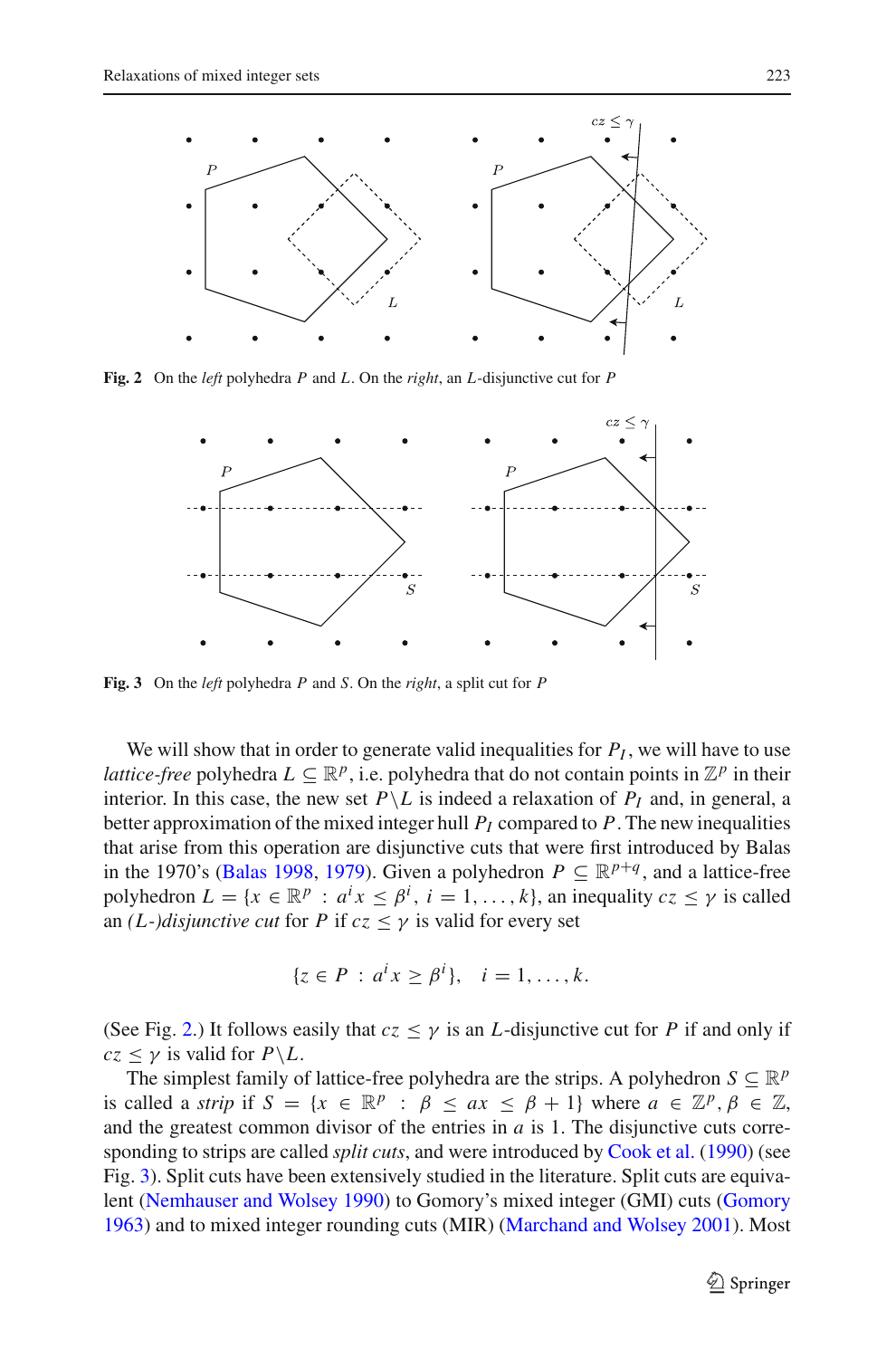of the cutting planes used in practice for mixed integer programming problems are special classes of split cuts, like for example lift-and-project cuts [\(Balas et al. 1993](#page-23-3)).

A recent paper by [Andersen et al.](#page-22-1) [\(2007](#page-22-1)) inspired the community to study disjunctive cuts for a special relaxation of mixed integer linear sets in tableau form. This relaxation is called the *relaxed corner polyhedron*, in which the integrality requirement of all nonbasic variables is neglected. (This is in contrast to the corner polyhedron that was introduced by [Gomory 1965,](#page-24-5) [1969.](#page-24-6) In fact in the latter model a subset of the nonbasic variables can be required to attain integer values.)

In the relaxed corner polyhedron the integer variables are expressed in terms of the remaining variables as follows:

$$
x = f + \sum_{j=1}^{q} r^{j} y_{j}
$$

$$
x \in \mathbb{Z}^{p}
$$

$$
y \in \mathbb{R}_{+}^{q}.
$$

This model is a natural relaxation of a general mixed integer linear set and therefore it can be used to generate cutting planes for the original mixed integer set. In this special setting disjunctive cuts take the form of intersection cuts, a simpler type of cutting planes introduced by [Balas](#page-23-4) [\(1971](#page-23-4)). We refer to [Conforti et al.](#page-23-5) [\(2011a](#page-23-5)) for a survey on the relaxed corner polyhedron and intersection cuts.

This is just a very brief summary of some of the newer developments in cutting plane theory. We are conscious of the fact that this treatment is by no means complete and it does not represent all important developments.

The main focus of this survey, though, is to provide a basic mathematical understanding of convergence and the issue of finiteness of cutting plane algorithms. This issue has only very marginal ties to recent research on computational aspects of the topic. This is one excuse of ours that we do not deepen the subject above further.

The survey is organized as follows. In Sect. [2](#page-5-0) we study the set  $P\setminus L$  and some of its properties. In Sect. [3](#page-9-0) we introduce lattice-free polyhedra, and we see how  $P\backslash L$ can be used in the context of mixed integer programming. In Sect. [4](#page-13-0) we focus on the *L*-closure  $\mathcal{L}(P)$  of  $P_I$ , that is the intersection of many sets  $P\backslash L$ , where *L* varies in a family  $\mathcal L$  of lattice-free polyhedra. In Sect. [5](#page-16-0) we study convergence results when we are allowed to use the *L*-closure recursively, i.e. if we are allowed to take closures of closures. Finally, in Sect. [6](#page-19-0) we introduce the concept of rank with the perspective of defining cutting plane proofs.

The careful reader might have noticed that so far we have been considering mainly the case where the given polyhedron *P* is described by means of rational data. This assumption has been made since in the general (non rational) case, the mixed integer hull of a polyhedron is not necessarily a polyhedron. This can be seen by analyzing the integer hull of  $P := \{x \in \mathbb{R}^2 : x_1 \geq 0, x_1 - \sqrt{2}x_2 \geq 0\}$ . Note though that if *P* is a polytope (even in irrational data), then it is easy to see that  $P_I$  is a rational polytope. The non rational case, even if interesting from a theoretical point of view, is in practice much less appealing. Even if the given data are not rationals, a suitable rational approximation can always be used instead. This is the reason why in the remainder of this survey we focus exclusively on a study of the rational case.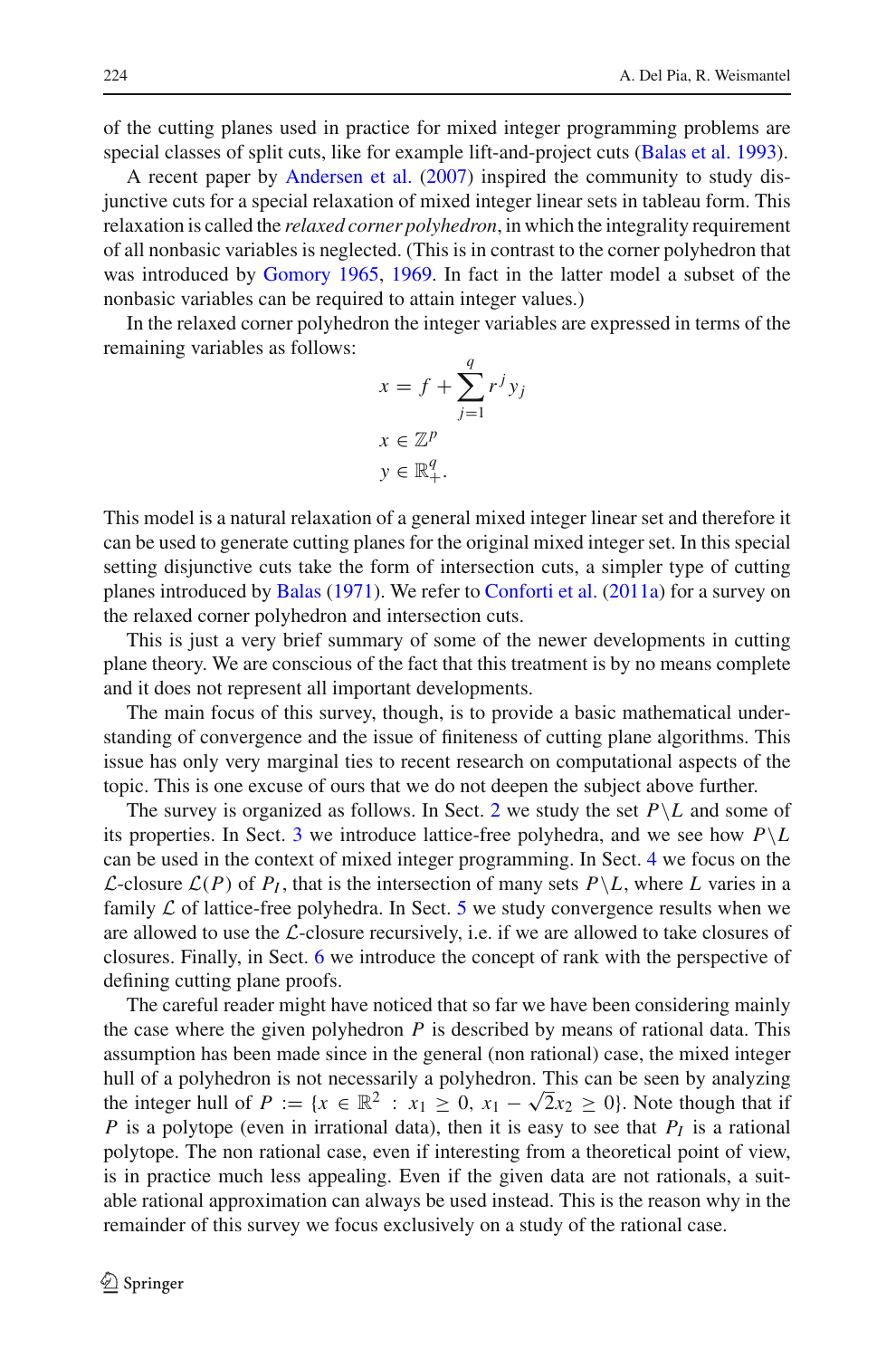The following notation will be used throughout this survey. Given a polyhedron  $P = \{(z, w) \in \mathbb{R}^{n+d} : Az + Gw \leq b\}$ , we denote with proj<sub>z</sub>  $P \subseteq \mathbb{R}^n$  the orthogonal projection of *P* onto the space of the *z*-variables. More precisely proj,  $P := \{z \in \mathbb{R}^n : z \in \mathbb{R}^n : z \in \mathbb{R}^n \}$  $\exists w \in \mathbb{R}^d$ ,  $Az + Gw \leq b$ . It is a well-known fact that proj<sub>z</sub> P is a polyhedron. We denote by "cone" the conic hull, by "relint" the relative interior, and by "lin.space" the lineality space. We always assume that rational numbers, vectors, and matrices are given in their usual binary encoding (see for example [Schrijver 1986,](#page-24-1) Chapter 2). If not otherwise specified, polyhedra are given by means of an outer description.

#### <span id="page-5-0"></span>**2 Union of polyhedra**

The main objective of this section is to study the closed convex hull of a finite union of polyhedra.

Given polyhedra  $P^i$ ,  $i = 1, ..., k$ , in this section we consider the smallest closed convex set that contains all polyhedra  $P^i$ ,  $i = 1, \ldots, k$ . This set is defined as

<span id="page-5-1"></span>
$$
\overline{\text{conv}} \bigcup_{i=1}^{k} P^{i}.
$$
 (1)

The following observation follows easily from the Hahn-Banach separation Theorem (see for example [Rockafellar 1970](#page-24-7)).

**Observation 2** *Given polyhedra*  $P^i$ ,  $i = 1, ..., k$ , the set [\(1\)](#page-5-1) *is the intersection of all the half-spaces containing*  $\bigcup_{i=1}^{k} P^i$ .

Note that the topological closure is required in [\(1\)](#page-5-1) in order to get a closed set, as the convex hull of a union of polyhedra is not always closed. As an example consider polyhedra  $P^1 := \{z \in \mathbb{R}^2 : z_2 = 0\}$ , and  $P^2 := \{(0, 1) \in \mathbb{R}^2\}$ .

By Minkowski–Weil's Theorem (see for example [Schrijver 1986](#page-24-1)), for every polyhedron  $P^i$  there exist a polytope  $Q^i$  and a polyhedral cone  $C^i$  such that  $P^i = Q^i + C^i$ . The following theorem can be found in [Conforti et al.](#page-23-6) [\(2010b](#page-23-6), Theorem 11.17) and characterizes the set [\(1\)](#page-5-1).

<span id="page-5-2"></span>**Theorem 3** *Let*  $P^i = Q^i + C^i$ ,  $i = 1, ..., k$  *be nonempty polyhedra. Then*  $\overline{\text{conv}}\bigcup_{i=1}^k P^i$  *is the polyhedron* 

$$
\overline{\text{conv}}\bigcup_{i=1}^k P^i = \text{conv}\bigcup_{i=1}^k Q^i + \text{cone}\bigcup_{i=1}^k C^i.
$$

In particular Theorem [3](#page-5-2) states that the set [\(1\)](#page-5-1) is polyhedral.

Given polyhedra  $P^i \subseteq \mathbb{R}^n$ ,  $i = 1, ..., k$ , the polyhedron  $\overline{conv} \bigcup_{i=1}^k P^i$  can be very complicated, as the number of its facets can grow exponentially with *n* already for  $k = 2$  [\(Benoy et al. 2005\)](#page-23-7). This means that in practice we cannot generally get a complete description of  $\overline{\text{conv}}\bigcup_{i=1}^{k} P^i$ . However we will see in the next section that it is possible to efficiently describe  $\overline{\text{conv}} \bigcup_{i=1}^{k} P^i$  in a higher dimensional space.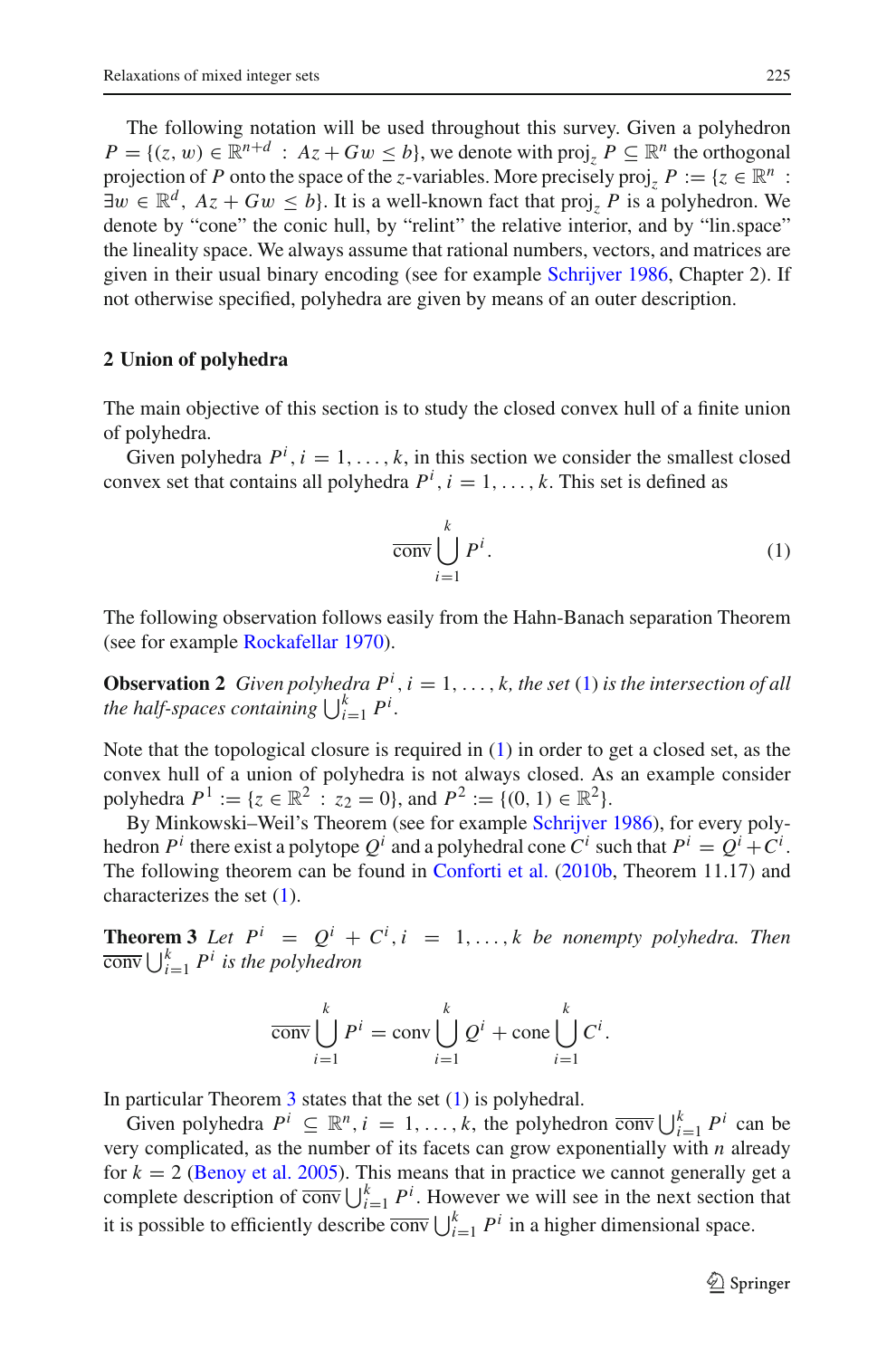#### 2.1 An extended formulation

Given polyhedra  $P^i \subseteq \mathbb{R}^n$ ,  $i = 1, ..., k$ , [Balas](#page-23-0) [\(1998,](#page-23-0) [1985](#page-23-8)) showed that  $\overline{\text{conv}}\bigcup_{i=1}^k P^i$  is the projection of a polyhedron in a higher dimensional space, with polynomially many variables and constraints.

<span id="page-6-0"></span>For  $i = 1, ..., k$ , let  $P^i = \{z \in \mathbb{R}^n : A^i z \leq b^i\}$  be nonempty polyhedra. Consider the following system of linear inequalities:

$$
A^i z^i - b^i \lambda^i \le 0 \qquad i = 1, \dots, k \tag{2}
$$

$$
z - \sum_{i=1}^{k} z^{i} = 0
$$
 (3)

$$
\sum_{i=1}^{k} \lambda^{i} = 1
$$
\n(4)

$$
\lambda^i \ge 0 \qquad i = 1, \dots, k. \tag{5}
$$

Note that the system [\(2–5\)](#page-6-0) has  $n + (n + 1)k$  variables, which are  $z \in \mathbb{R}^n$ , and  $z^i \in \mathbb{R}^n, \lambda^i \in \mathbb{R}$ , for  $i = 1, \ldots, k$ . Moreover the system [\(2–5\)](#page-6-0) has  $n + 1$  equations, and other  $\sum_{i=1}^{k} m^{i} + k$  inequalities, where  $m^{i}$  is the number of rows of  $A^{i}$ . The following is Balas' theorem on union of polyhedra.

<span id="page-6-1"></span>**Theorem 4** *Let*  $P^i = \{z \in \mathbb{R}^n : A^i z \leq b^i\}, i = 1, \ldots, k$ , be nonempty polyhedra, *and let*  $\tilde{P} \subset \mathbb{R}^{n+(n+1)k}$  *be the polyhedron defined by the system* [\(2–5\)](#page-6-0)*. Then* 

$$
\overline{\text{conv}}\bigcup_{i=1}^k P^i = \text{proj }\tilde{P}.
$$

Theorem [4](#page-6-1) does not hold, in the presented form, if some polyhedra among  $P^i$ ,  $i =$ 1,..., *k*, are empty. However sometimes it is useful to consider directly this more general case. We refer to [Conforti et al.](#page-23-6) [\(2010b](#page-23-6), Theorem 11.18) for a similar but more general statement.

Theorem [4](#page-6-1) is a basic ingredient for efficiently optimizing over [\(1\)](#page-5-1) by solving a single linear programming problem. The trick is namely to optimize the given objective function not in the original space of the  $\zeta$  variables, but in the extended space where  $P$  lies. Since linear programming problems can be solved in polynomial time (see [Khachiyan 1979,](#page-24-8) [1980\)](#page-24-9), the following holds:

<span id="page-6-2"></span>**Corollary 5** *Given polyhedra*  $P^i$ ,  $i = 1, ..., k$ , *it is possible to optimize over*  $\overline{\text{conv}}\bigcup_{i=1}^k P^i$  *in polynomial time.* 

#### 2.2 A convexification operation

In this survey, a fundamental role is played by the following object. Given polyhedra *P*,  $L \subseteq \mathbb{R}^n$ , we denote by  $P \setminus L$  the smallest closed convex set that contains  $P \setminus \text{int } L$ , i.e.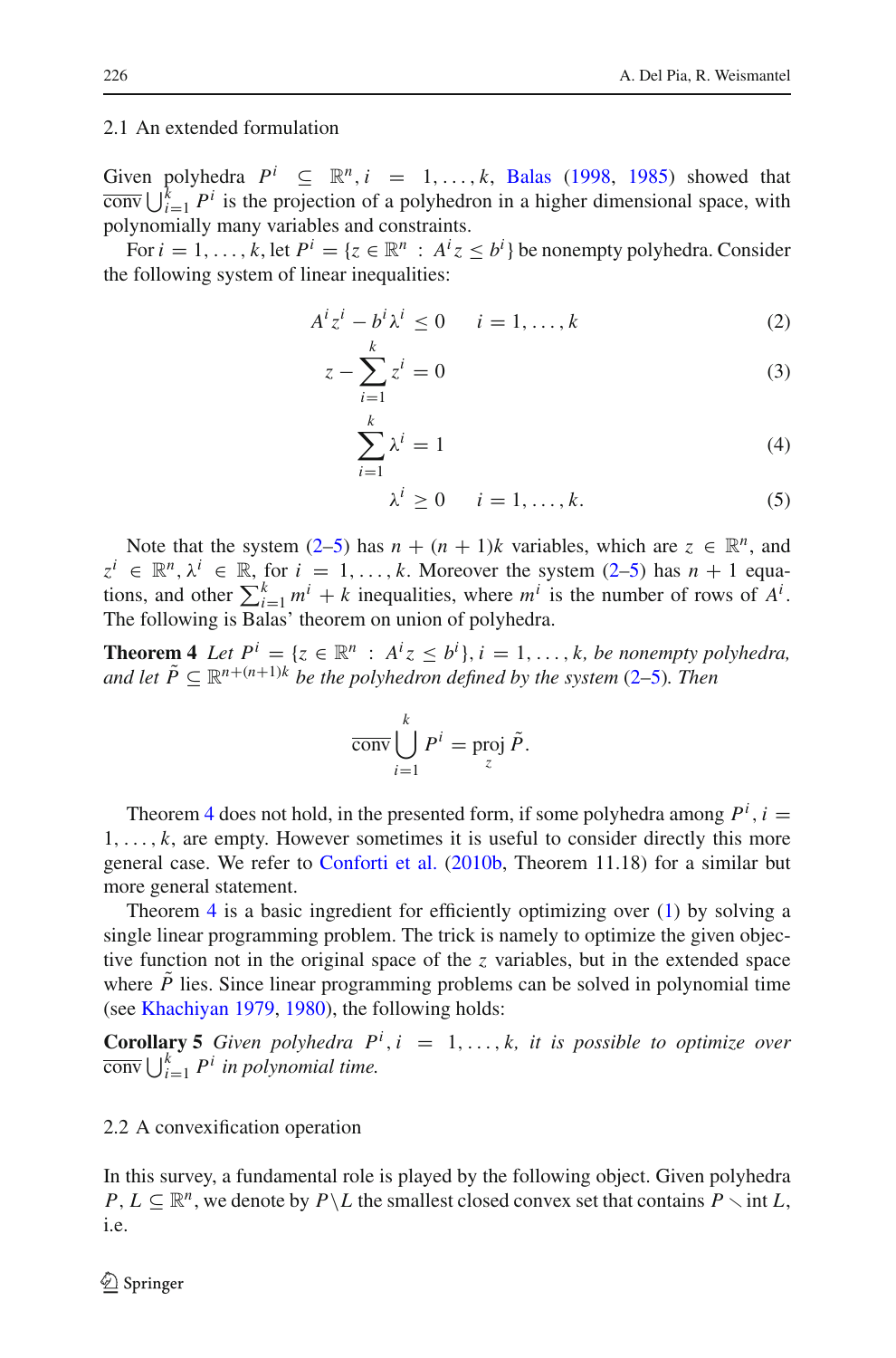$$
P \backslash L := \overline{\text{conv}}(P \backslash \text{int } L). \tag{6}
$$

<span id="page-7-0"></span>The polyhedrality of *L* implies that there exist inequalities  $a^i z \leq \beta^i$ ,  $i = 1, \ldots, k$ , such that  $L = \{z \in \mathbb{R}^n : a^i z \leq \beta^i, i = 1, ..., k\}$ . It follows that

$$
P \setminus \text{int } L = \bigcup_{i=1}^k (P \cap \{z \in \mathbb{R}^n : a^i z \ge \beta^i\}).
$$

In particular:

**Observation 6** Let P and L be polyhedra. Then  $P \setminus \text{int } L$  is the union of a finite *number of polyhedra.*

It follows that the properties presented in this section of the closed convex hull of the union of a finite number of polyhedra are valid also for this special case. Thus by Theorem [3](#page-5-2) the set  $P\setminus L$  is polyhedral, and by Corollary [5](#page-6-2) it is possible to optimize over  $P \backslash L$  in polynomial time.

Note that also in this special case the topological closure is required in [\(6\)](#page-7-0) in order to get a closed set. As an example consider polyhedra  $P := \{z \in \mathbb{R}^2 : z \ge 0, z_2 \le 1\}$ , and  $L := \{z \in \mathbb{R}^2 : z > 0\}.$ 

Given general polyhedra *P* and *L*, the polyhedron  $P \setminus L$  may have an exponential number of facets. This may happen even when *L* is the convex hull of two parallel and different hyperplanes, as shown in the following example.

<span id="page-7-1"></span>*Example 1* Let *P* and *L* be polyhedra in  $\mathbb{R}^n$  defined as follows:

$$
P := \left\{ z \in \mathbb{R}^n : -1 \le \sum_{j=1}^n z_j \le 1, -1 \le z_i - \sum_{\substack{j=1 \\ j \ne i}}^n z_j \le 1, i = 1, ..., n \right\},
$$
  

$$
L := \left\{ z \in \mathbb{R}^n : -1 \le \sum_{j=1}^n z_j \le 1 \right\}.
$$

Moreover consider the following two polyhedra:

$$
P^{1} := P \cap \left\{ z \in \mathbb{R}^{n} : \sum_{j=1}^{n} z_{j} \ge 1 \right\},\
$$
  

$$
P^{2} := P \cap \left\{ z \in \mathbb{R}^{n} : \sum_{j=1}^{n} z_{j} \le -1 \right\}.
$$

Clearly  $P\setminus L = \overline{conv}(P^1 \cup P^2)$ . It can be verified that the vertices of  $P^1$  are the vectors  $e^1, \ldots, e^n$  of the canonical basis of  $\mathbb{R}^n$ , while the vertices of  $P^2$  are the vectors  $-e^{1}, \ldots, -e^{n}$ . It follows that  $P \backslash L = \text{conv} \{\pm e^{1}, \ldots, \pm e^{n}\}$  is the "cross polytope" in dimension *n*. The cross polytope is described by  $\sum_{i=1}^{n} |z_i| \leq 1$ , and has  $2^n$  facets, one for every orthant of  $\mathbb{R}^n$  (see Fig. [4\)](#page-8-0).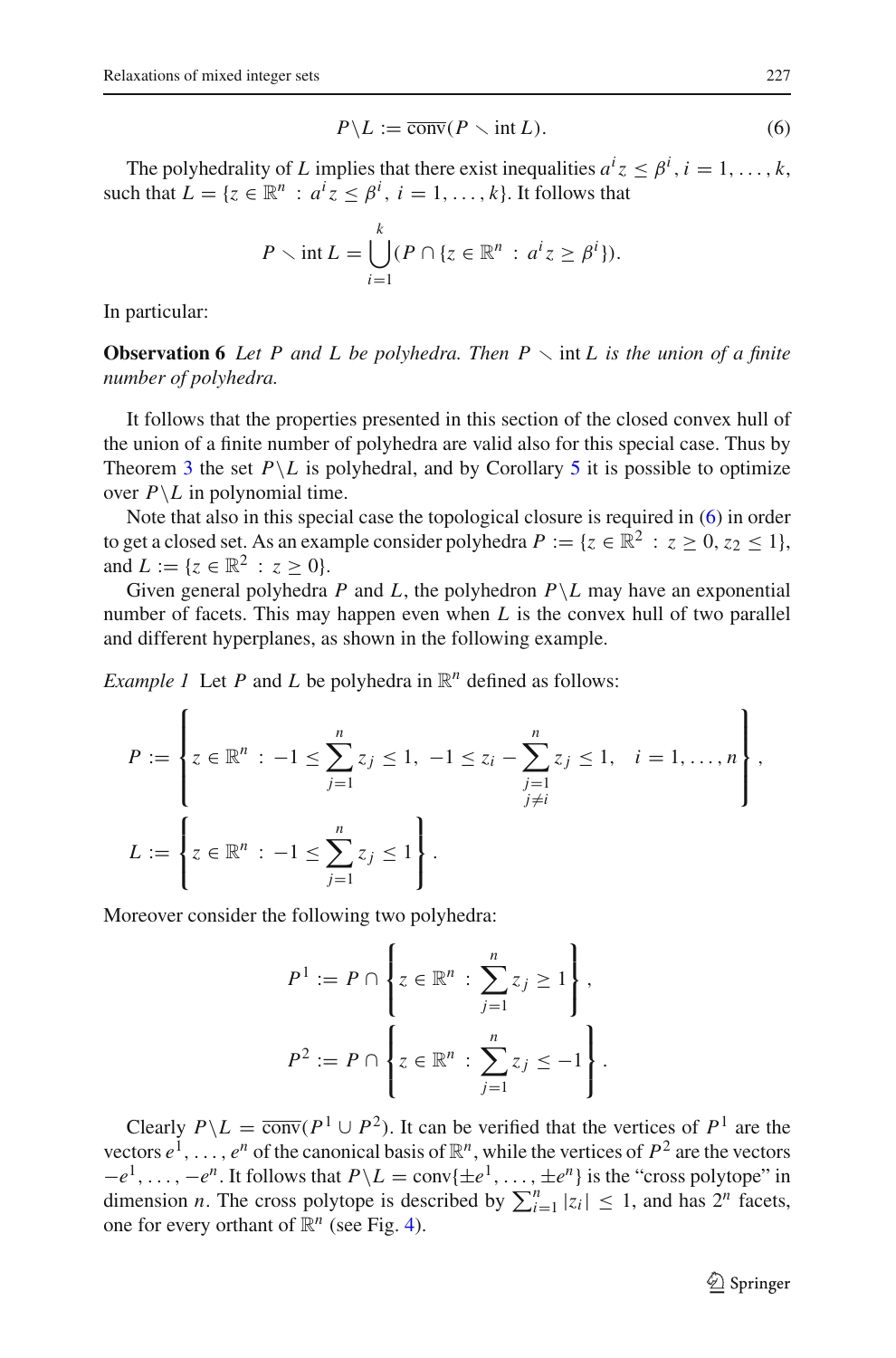#### <span id="page-8-0"></span>**Fig. 4** The cross polytope in dimension 3



We recall that a polyhedron  $S \subseteq \mathbb{R}^p$  is called a *strip* if  $S = \{x \in \mathbb{R}^p : \beta \le ax \le b\}$  $\beta + 1$ } where  $a \in \mathbb{Z}^p$ ,  $\beta \in \mathbb{Z}$ , and the greatest common divisor of the entries in *a* is 1. A slight modification of Example [1](#page-7-1) shows that  $P \setminus S$  may have an exponential number of facets even when *S* is a strip.

<span id="page-8-1"></span>*Example 2* Let *P* and *S* be polyhedra in  $\mathbb{R}^n$  defined as follows:

$$
P := \left\{ z \in \mathbb{R}^n : 0 \le \sum_{j=1}^n z_j \le 1, \ z \le 1, \ (n-1)z_i + n \sum_{\substack{j=1 \ j \ne i}}^n z_j \le n, \ i = 1, \dots, n \right\},
$$
  

$$
S := \left\{ z \in \mathbb{R}^n : 0 \le \sum_{j=1}^n z_j \le 1 \right\}.
$$

Moreover consider the following two polyhedra:

$$
P^{1} := P \cap \left\{ z \in \mathbb{R}^{n} : \sum_{j=1}^{n} z_{j} \ge 1 \right\},\
$$
  

$$
P^{2} := P \cap \left\{ z \in \mathbb{R}^{n} : \sum_{j=1}^{n} z_{j} \le 0 \right\}.
$$

Clearly  $P \setminus S = \overline{\text{conv}}(P^1 \cup P^2)$ . It can be verified that the vertices of  $P^1$  are the vectors  $e^1, \ldots, e^n$  of the canonical basis of  $\mathbb{R}^n$ , while the vertices of  $P^2$  are the vectors  $1 - ne^1, \ldots, 1 - ne^n$ . It can be verified that  $P \setminus S$  has exactly  $2^n$  facets.

# 2.3 Polyhedral relaxations

Recent work has focused on trying to simplify the construction of  $P \backslash L$ . One way to do this is to obtain a characterization of  $P \backslash L$  by considering, instead of a description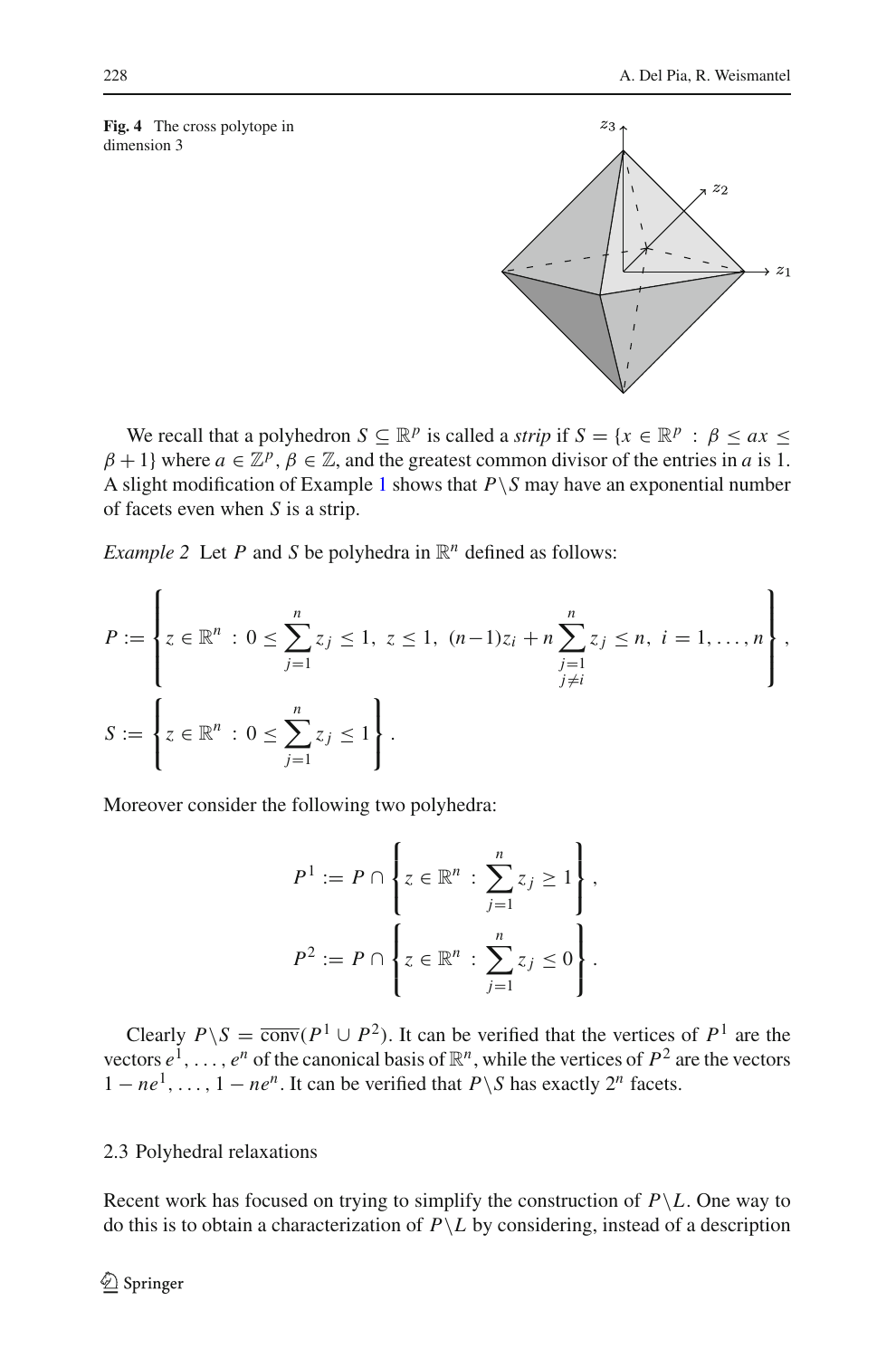of the polyhedron  $P$ , the descriptions of relaxations of  $P$  that are defined by a subset of the inequalities defining *P*.

Let  $Az \leq b$  be a system of inequalities defining a polyhedron P. A *basic relaxation* of *P* is a polyhedral relaxation of *P* that consists of the intersection of the half-spaces corresponding to at most *n* linearly independent inequalities of the system  $Az \leq b$ . In what follows we denote by  $R(A, b)$  the family of the basic relaxations of P. Moreover, we denote by  $\mathcal{R}^k(A, b)$  the family of the polyhedral relaxations of P that consist of the intersection of the half-spaces corresponding to at most *k* inequalities of the system  $Az < b$ .

Andersen et al. [\(2005\)](#page-22-2) proved the following:

<span id="page-9-1"></span>**Theorem 7** *Let*  $P = \{z \in \mathbb{R}^n : Az \leq b\}$  *be a polyhedron, and let S be a strip. Then* 

$$
P \backslash S = \bigcap_{R \in \mathcal{R}(A,b)} R \backslash S.
$$

A short proof of Theorem [7](#page-9-1) has been recently provided by [Dash et al.](#page-24-10) [\(2011d\)](#page-24-10), and uses the equivalence between split cuts and MIR cuts.

Theorem [7](#page-9-1) is very useful for constructing  $P \ S$  when *S* is a strip. In fact, given a basic relaxation *R* of *P* and any polyhedron *L* in  $\mathbb{R}^n$ , the polyhedron  $R \setminus L$  can be described by the system defining *R* and at most one additional inequality (see for example [Conforti et al. 2011a](#page-23-5)).

In t[he](#page-23-9) [more](#page-23-9) [general](#page-23-9) [case](#page-23-9) [where](#page-23-9) *L* is a polyhedron with  $h \geq 2$  facets, Conforti and Del Pia [\(2011](#page-23-9)) proved the following theorem:

**Theorem 8** *Let*  $P = \{z \in \mathbb{R}^n : Az \leq b\}$  *and L be polyhedra in*  $\mathbb{R}^n$ *, and let*  $h \geq 2$ *be the number of facets of L. Then*

$$
P \backslash L = \bigcap_{R \in \mathcal{R}^{n(h-1)}(A,b)} R \backslash L. \tag{7}
$$

<span id="page-9-2"></span>In[Conforti and Del Pia](#page-23-9) [\(2011](#page-23-9)) it is also shown that [\(7\)](#page-9-2) does not hold if one considers only polyhedral relaxations in  $\mathcal{R}^{n(h-1)-1}(A, b)$ .

Note that if *h*  $\geq$  3, the polyhedral relaxations in  $\mathcal{R}^{n(h-1)}(A, b)$  generally do not consist only of polyhedra described by linearly independent inequalities. One might wonder if it is sufficient to consider in [\(7\)](#page-9-2) only polyhedral relaxations that consist of linearly indepen[dent](#page-23-9) [inequalities.](#page-23-9) [This](#page-23-9) [does](#page-23-9) [not](#page-23-9) [generally](#page-23-9) [hold](#page-23-9) [true,](#page-23-9) [as](#page-23-9) [shown](#page-23-9) [in](#page-23-9) Con-forti and Del Pia [\(2011\)](#page-23-9) for  $h \geq 3$ , and in [Andersen et al.](#page-22-2) [\(2005\)](#page-22-2) for  $h = 2$ .

#### <span id="page-9-0"></span>**3 Lattice-free polyhedra**

To get polyhedra contained in *P* and that contain  $P_I$ , it is possible to use the set  $P\setminus L$ introduced in [\(6\)](#page-7-0). The set  $P \setminus L$  is polyhedral by Theorem [3,](#page-5-2) and this implies that such an operation can be also used iteratively. The following is trivially true: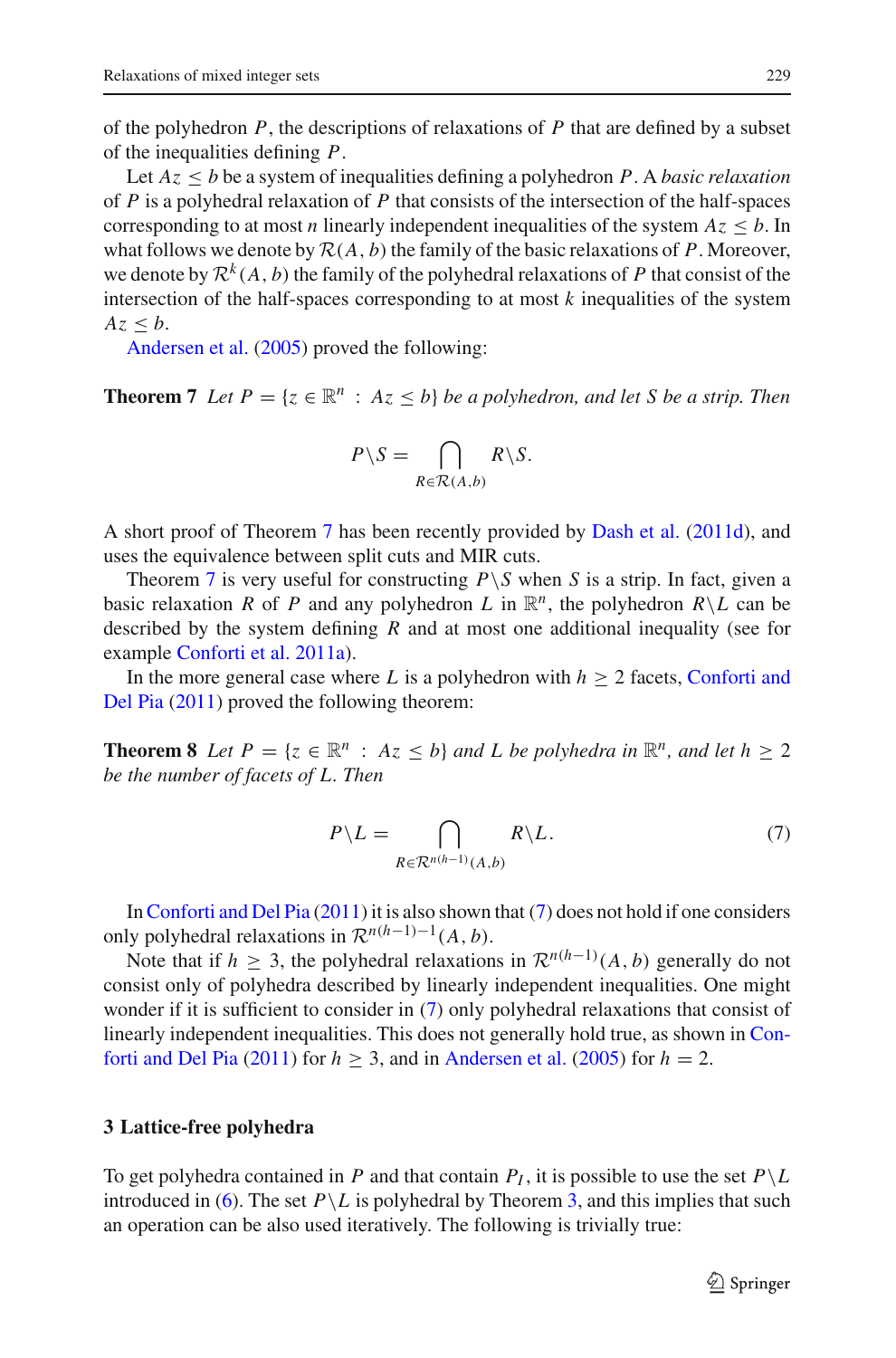**Observation 9** *Let P and L be polyhedra in*  $\mathbb{R}^n$ *. Then*  $P \setminus L \subseteq P$ *.* 

The question arises which polyhedra *L* one should use in order to approximate  $P_I$ sufficiently well. This first requires to characterize polyhedra *L* such that  $P_I \subseteq P \setminus L$ for every polyhedron *P* in  $\mathbb{R}^{p+q}$ .

<span id="page-10-2"></span>Given a polyhedron *L*, we say that *L* is  $\mathbb{Z}^p \times \mathbb{R}^q$ -free if relint *L* does not contain any point in  $\mathbb{Z}^p \times \mathbb{R}^q$ .

**Observation 10** Let L be a polyhedron in  $\mathbb{R}^{p+q}$ . Then  $P_I \subseteq P \setminus L$  for every polyhe*dron P in*  $\mathbb{R}^{p+q}$  *if and only if L is*  $\mathbb{Z}^p \times \mathbb{R}^q$ *-free.* 

Hence, given a polyhedron *P* in  $\mathbb{R}^{p+q}$ , any  $\mathbb{Z}^p \times \mathbb{R}^q$ -free polyhedron *L* can be used to get a polyhedron  $P \setminus L$  such that  $P_I \subseteq P \setminus L \subseteq P$ .

<span id="page-10-1"></span>The following easy observation points out the importance of the concept of inclusion when working with the convexification operation  $P\backslash L$ .

**Observation 11** *Let P, L, L' be polyhedra in*  $\mathbb{R}^n$  *with*  $L \subseteq L'$ *. Then*  $P \setminus L' \subseteq P \setminus L$ *.* 

In what follows, a polyhedron  $L \subseteq \mathbb{R}^p$  is said to be *lattice-free* if it is  $\mathbb{Z}^p$ -free. The following observation gives a link between  $\mathbb{Z}^p \times \mathbb{R}^q$ -free polyhedra in  $\mathbb{R}^{p+q}$  and lattice-free polyhedra in  $\mathbb{R}^p$ . For its proof see [Conforti et al.](#page-23-5) [\(2011a\)](#page-23-5).

**Observation 12** Let L be a  $\mathbb{Z}^p \times \mathbb{R}^q$ -free polyhedron. Then proj<sub>x</sub> L is a lattice-free *polyhedron and*  $L \subseteq (\text{proj}_x L) \times \mathbb{R}^q$ .

Given polyhedra  $P \subseteq \mathbb{R}^{p+q}$ , and  $L \subseteq \mathbb{R}^p$ , we denote by

$$
P \backslash L := P \backslash (L \times \mathbb{R}^q).
$$

If we could use all lattice-free polyhedra algorithmically then we would be in good position to compute the mixed integer hull. In fact [Jörg](#page-24-11) [\(2008,](#page-24-11) Lemma 3.5) and [Conforti et al.](#page-23-10) [\(2010a\)](#page-23-10) showed the following:

<span id="page-10-0"></span>**Theorem 13** *Let P be a rational polyhedron in*  $\mathbb{R}^{p+q}$ , *let cz*  $\leq \gamma$  *be a rational inequality valid for PI , and let L be the family of all lattice-free rational polyhedra. Then there exists*  $L \in \mathcal{L}$  *such that cz*  $\leq \gamma$  *is valid for P* \ *L*.

Note that if *P* is rational, by Theorem [1,](#page-2-1)  $P_I$  is a rational polyhedron. Thus there exist inequalities  $c^i z \leq \gamma^i$ ,  $i = 1, ..., k$  such that  $P_I = \{z \in \mathbb{R}^{p+q} : c^i z \leq \gamma^i, i = 1, ..., k\}$ 1,...,  $k$ . By Theorem [13,](#page-10-0) for every  $i = 1, \ldots, k$ , there exists a lattice-free rational polyhedron  $L^i$  such that  $c^i z \leq \gamma^i$  is valid for  $P \backslash L^i$ . Hence

$$
P_I = \bigcap_{i=1}^k (P \setminus L^i).
$$

This implies that, if  $\mathcal L$  is the family of all lattice-free rational polyhedra,

$$
P_I = \bigcap_{L \in \mathcal{L}} (P \backslash L).
$$

 $\circled{2}$  Springer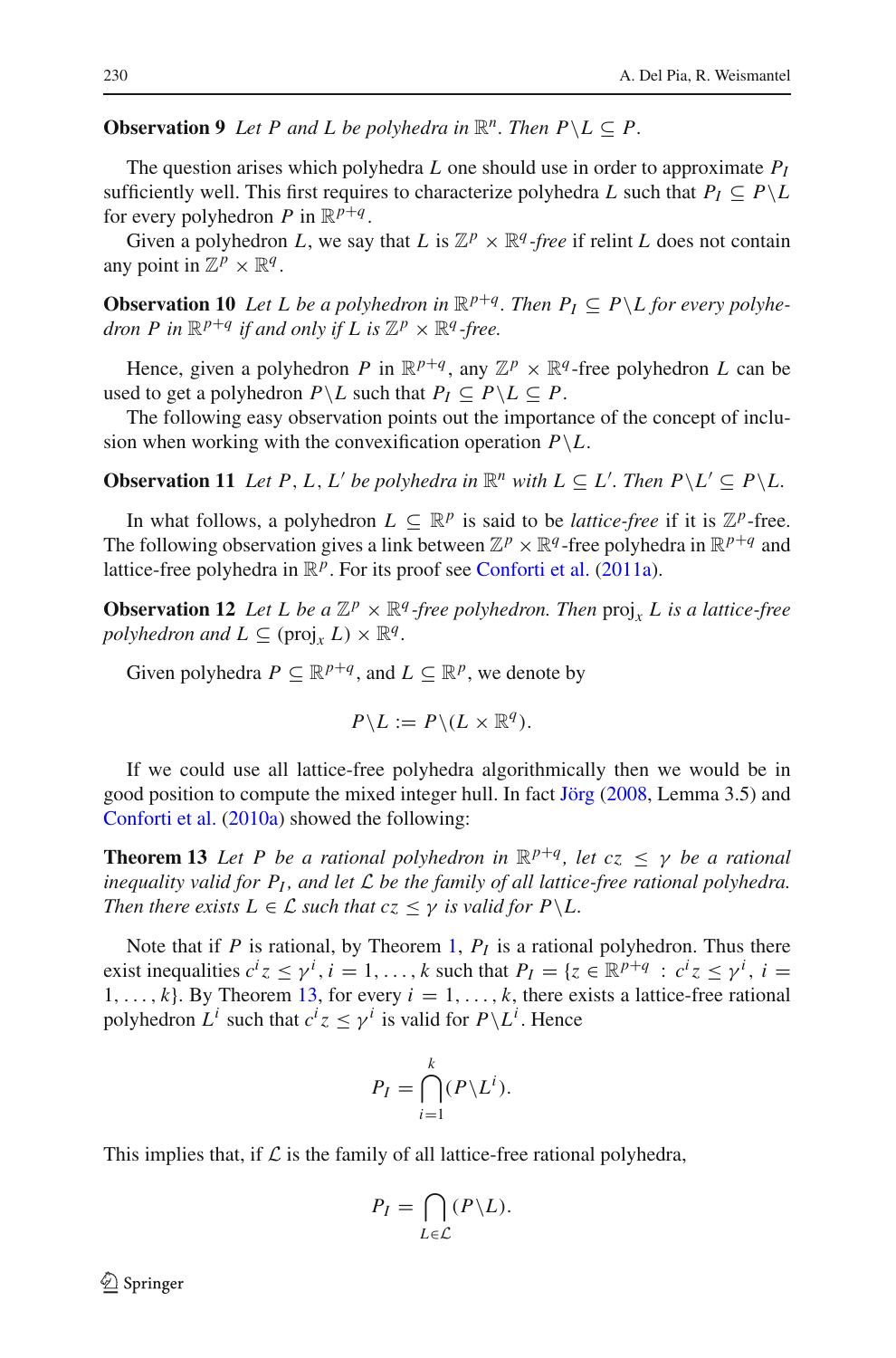This representation result is mathematically interesting and has been the point of departure for research in the past years. However, from an algorithmic point of view, this representation of  $P_I$  is of little use since there are infinitely many lattice-free rational polyhedra, thus their explicit description seems to be entirely intractable.

This motivates us to restrict the family of lattice-free rational polyhedra which we admit to manipulate the polyhedron *P* in order to describe or approximate its mixed integer hull. In Sects. [3.1](#page-11-0) and [3.2](#page-12-0) we present some special families of lattice-free polyhedra that turn out to be useful to approximate *PI* .

#### <span id="page-11-0"></span>3.1 Maximal lattice-free polyhedra

Given a family  $\mathcal L$  of polyhedra,  $L \in \mathcal L$  is said to be *maximal* in  $\mathcal L$  if for every  $L' \in \mathcal L$ with  $L \subseteq L', L = L'$ . We refer to polyhedra that are maximal in the family of lattice-free polyhedra as *maximal lattice-free*.

<span id="page-11-1"></span>The following observation is well-known, and follows for example from [Bell](#page-23-11) [\(1977\)](#page-23-11).

**Observation 14** *A maximal polyhedron in the family of lattice-free rational polyhedra is maximal lattice-free.*

Observation [14](#page-11-1) implies that the family of maximal polyhedra in the family of latticefree rational polyhedra coincides with the family of the rational polyhedra among maximal lattice-free polyhedra. By Observation [11,](#page-10-1) Theorem [13](#page-10-0) is still valid if *L* denotes the family of rational maximal lattice-free polyhedra in R*p*.

It follows again from [Bell](#page-23-11) [\(1977](#page-23-11)) that each rational maximal lattice-free polyhedron is full-dimensional. The following example shows that in Theorem [13](#page-10-0) we need to consider all rational maximal lattice-free polyhedra in  $\mathbb{R}^p$ :

<span id="page-11-4"></span>*Example 3* Let *L* be a rational maximal lattice-free polyhedron in  $\mathbb{R}^p$ . *L* is fulldimensional, thus it has nonempty interior. Let  $\bar{x} \in \text{int } L$ , and consider the polyhedron  $P := \text{conv}((L \times \{0\}) \cup \{(\bar{x}, 1)\})$  in  $\mathbb{R}^{p+1}$ . It is easy to see that the inequality  $y \le 0$ is valid for  $P_I$  and that the only lattice-free polyhedron  $L'$  such that  $y \le 0$  is valid for  $P \setminus L'$  is  $L' = L$ .

<span id="page-11-3"></span>The following theorem characterizes full-dimensional maximal lattice-free polyhedra. For its proof see for example [Lovász](#page-24-12) [\(1989\)](#page-24-12).

**Theorem 15** *A full-dimensional polyhedron L in* R*<sup>p</sup> is maximal lattice-free if and only if it is lattice-free, and every facet of L contains a lattice point in its relative interior.*

The following interesting result is due to [Bell](#page-23-11) [\(1977\)](#page-23-11) and [Scarf](#page-24-13) [\(1977](#page-24-13)).

<span id="page-11-2"></span>**Theorem 16** *Any full-dimensional maximal lattice-free polyhedron in*  $\mathbb{R}^p$  *has at most* 2*<sup>p</sup> facets.*

The following example shows that the bound  $2^p$  given in Theorem [16](#page-11-2) is tight.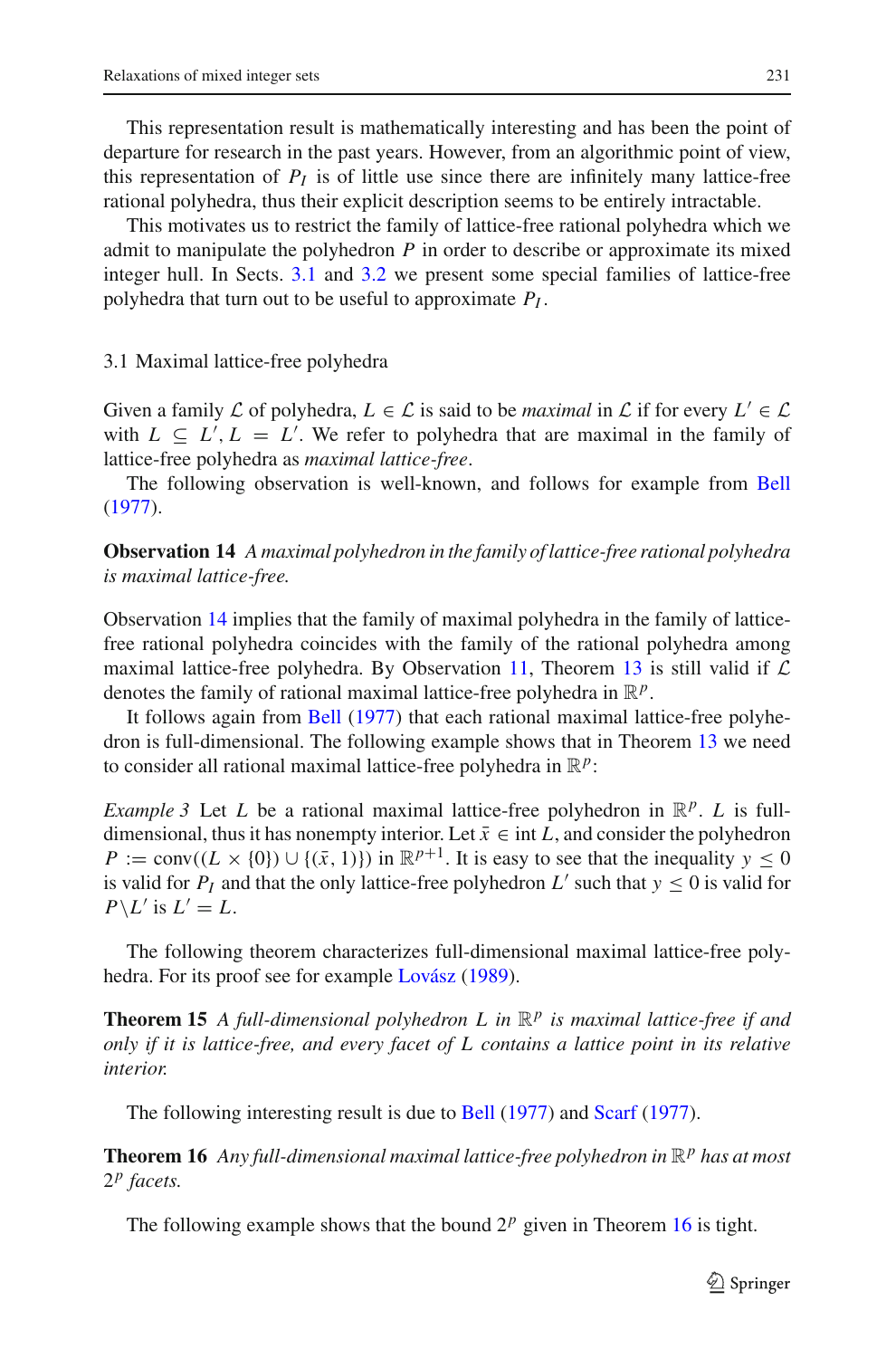*Example 4* Let *L* be the cross polytope in  $\mathbb{R}^p$ , i.e.  $L := \{x \in \mathbb{R}^p : \sum_{i=1}^p |x_i| \leq 1\}.$ The cross polytope is a rational maximal lattice-free polytope with exactly  $2^p$  facets.

Theorem [16](#page-11-2) implies that every rational maximal lattice-free polyhedron in  $\mathbb{R}^p$  has at most  $2<sup>p</sup>$  facets. In any case, the family of rational maximal lattice-free polyhedra in  $\mathbb{R}^p$  is extremely complicated and large, thus their explicit description is practically intractable.

As an example, using Theorems [15](#page-11-3) and [16](#page-11-2) it is easy to characterize the rational maximal lattice-free polyhedra in  $\mathbb{R}^2$ . These maximal lattice-free polyhedra are strips, triangles, and quadrilaterals.

**Observation 17** *The rational maximal lattice-free polyhedra in the plane are of three possible forms:*

- (i) *a strip*  $\beta \le a_1x_1 + a_2x_2 \le \beta + 1$  *where a*<sub>1</sub> *and a*<sub>2</sub> *are coprime integers and*  $\beta$ *is an integer,*
- (ii) *a triangle with an integral point in the relative interior of each of its edges,*
- (iii) *a quadrilateral with an integral point in the relative interior of each of its edges.*

#### <span id="page-12-0"></span>3.2 Integral lattice-free polyhedra

A polyhedron *L* in  $\mathbb{R}^p$  is said to be *integral* if  $L = L_I$ . In this section, we introduce a smaller family of lattice-free polyhedra, namely the family of integral polyhedra among lattice-free polyhedra. We call such polyhedra *integral lattice-free polyhedra*. This family is not as strong as the family of rational maximal lattice-free polyhedra, in the sense that it does not yield a result as strong as Theorem [13.](#page-10-0) However we will see later how such a family allows us to derive a result similar to Theorem [13](#page-10-0) if we allow ourselves to recursively apply the convexification operation  $P\backslash L$ .

By Observation [11,](#page-10-1) for our purposes it is enough to consider the maximal polyhedra among the integral lattice-free polyhedra. We call such polyhedra *maximal integral lattice-free polyhedra*. We call an affine transformation that maps  $\mathbb{Z}^p$  into  $\mathbb{Z}^p$  an *affine unimodular transformation*. A recent result by [Averkov et al.](#page-22-3) [\(2011](#page-22-3)) shows the following.

**Theorem 18** *For every*  $p \in \mathbb{N}$ *, the family of maximal integral lattice-free polyhedra in*  $\mathbb{R}^p$  *is finite up to affine unimodular transformations.* 

The explicit description of the maximal integral lattice-free polyhedra in  $\mathbb{R}^1$  and  $\mathbb{R}^2$  is well-known, but for  $p \geq 3$  such a description is complicated, and still unknown.

Other interesting polyhedra are the integral polyhedra among the maximal latticefree polyhedra. We call such polyhedra *integral maximal lattice-free polyhedra*. It is easy to see that in general, the family of the integral maximal lattice-free polyhedra is contained in the family of the maximal integral lattice-free polyhedra. It can be verified that in  $\mathbb{R}^p$ , for  $p \in \{1, 2\}$ , the two families coincide. [Nill and Ziegler](#page-24-14) [\(2011\)](#page-24-14) showed that in  $\mathbb{R}^p$ , for  $p \geq 4$ , the two families are different. It is still unknown if the two families differ or not in  $\mathbb{R}^3$ . In  $\mathbb{R}^3$  an explicit description of the integral maximal lattice-free polyhedra is given by [Averkov et al.](#page-22-3) [\(2011\)](#page-22-3).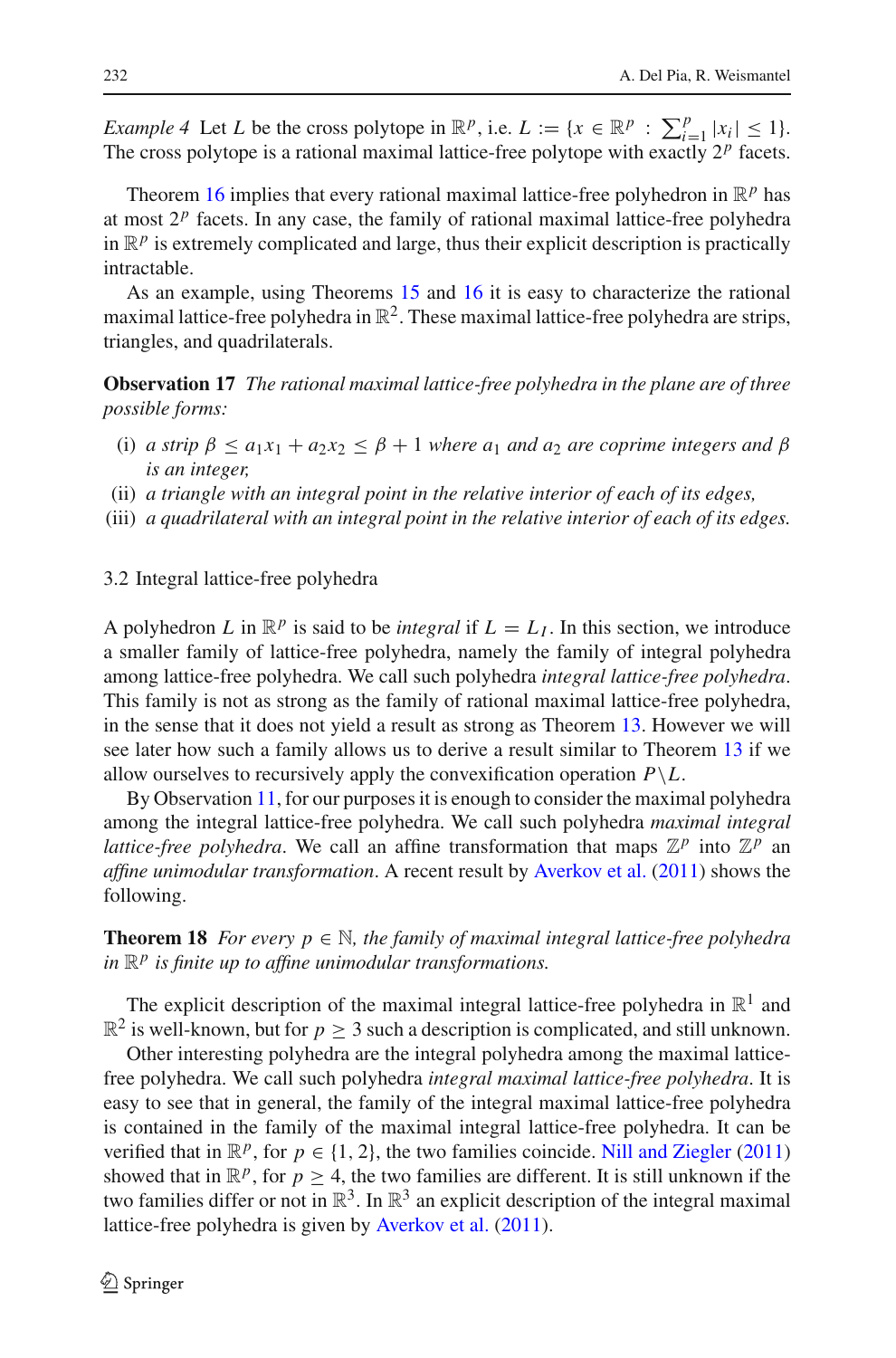### <span id="page-13-0"></span>**4 Closures**

In this section we focus on the *L*-closure  $\mathcal{L}(P)$  of  $P_I$ , that is the intersection of many sets  $P \backslash L$ , where *L* varies in a family *L* of lattice-free polyhedra. By intersecting many sets  $P \backslash L$ , we can further improve our ability to approximate the mixed integer hull with families of lattice-free polyhedra.

Let  $P \subseteq \mathbb{R}^{p+q}$  be a polyhedron, and let  $\mathcal L$  be a (potentially infinite) family of polyhedra in  $\mathbb{R}^p$ .

The  $\mathcal{L}\text{-}closure \mathcal{L}(P)$  of P is:

$$
\mathcal{L}(P) := \bigcap_{L \in \mathcal{L}} P \backslash L.
$$

If all the polyhedra in  $\mathcal L$  are lattice-free, it follows from Observation [10](#page-10-2) that the set  $\mathcal{L}(P)$  contains  $P_I$  for every polyhedron *P*. Moreover,  $\mathcal{L}(P)$  is the set of points that satisfy all disjunctive cuts corresponding to every polyhedron in *L*.

We denote by *S* the family of all the strips, and we call the set  $S(P)$  the *split closure* of *P*. Clearly  $S(P)$  is the intersection of all the split cuts for *P*. We also denote by  $I$ the family of the maximal integral lattice-free polyhedra. We call the set  $\mathcal{I}(P)$  the *integral lattice-free closure* of *P*. Since every strip is an integral lattice-free polyhedron, it follows that  $\mathcal{I}(P) \subset \mathcal{S}(P)$  for every polyhedron P.

The split closure has a very interesting property (see [Cook et al. 1990\)](#page-23-2):

**Observation 19** Let P be a rational polyhedron. If  $P \neq P_I$  then  $S(P) \subseteq P$ .

This means that if  $P \neq P_I$  then  $S(P)$  is always a better approximation of  $P_I$  than  $P$ . Clearly, since  $\mathcal{I}(P) \subseteq \mathcal{S}(P)$  for every polyhedron P, also the integral lattice-free closure satisfies this property.

Moreover, given a minimal face *F* of *P* that contains no point in  $\mathbb{Z}^p \times \mathbb{R}^q$ , it is easy to construct a split cut that cuts off *F* (see for example [Cook et al. 1990](#page-23-2)).

While it is possible to optimize over  $P \backslash L$  in polynomial time (see Corollary [5\)](#page-6-2), optimizing over a closure is generally hard. In fact, Caprara and Letchford showed that, given a rational polyhedron *P* in  $\mathbb{R}^{p+q}$ , it is NP-hard to optimize a linear function over  $S(P)$  [\(Caprara and Letchford 2003](#page-23-12)). This means that given a point in *P* it is NP-hard to find a split cut that cuts it off or to show that no such split cut exists.

#### <span id="page-13-1"></span>4.1 Finite generation and polyhedrality

Let *L* be a family of polyhedra, and let *P* be a polyhedron. Although for every  $L \in \mathcal{L}$ , the set  $P\setminus L$  is polyhedral by Theorem [3,](#page-5-2) the set  $\mathcal{L}(P)$  is not necessarily polyhedral, as it is the intersection of a potentially infinite number of polyhedra. An interesting research direction is to understand under which assumptions on the family *L* and on the polyhedron *P*, the set  $\mathcal{L}(P)$  is polyhedral.

Given  $\mathcal L$  and  $P$ , we say that the set  $\mathcal L(P)$  is *finitely generated* if there exists a finite subset  $\bar{\mathcal{L}}$  of  $\mathcal{L}$  such that  $\mathcal{L}(P) = \bar{\mathcal{L}}(P)$ . Clearly if  $\mathcal{L}(P)$  is finitely generated, then the set  $\mathcal{L}(P)$  is polyhedral, as it is the intersection of a finite number of polyhedra. The opposite implication does not hold in general, as shown by the following example.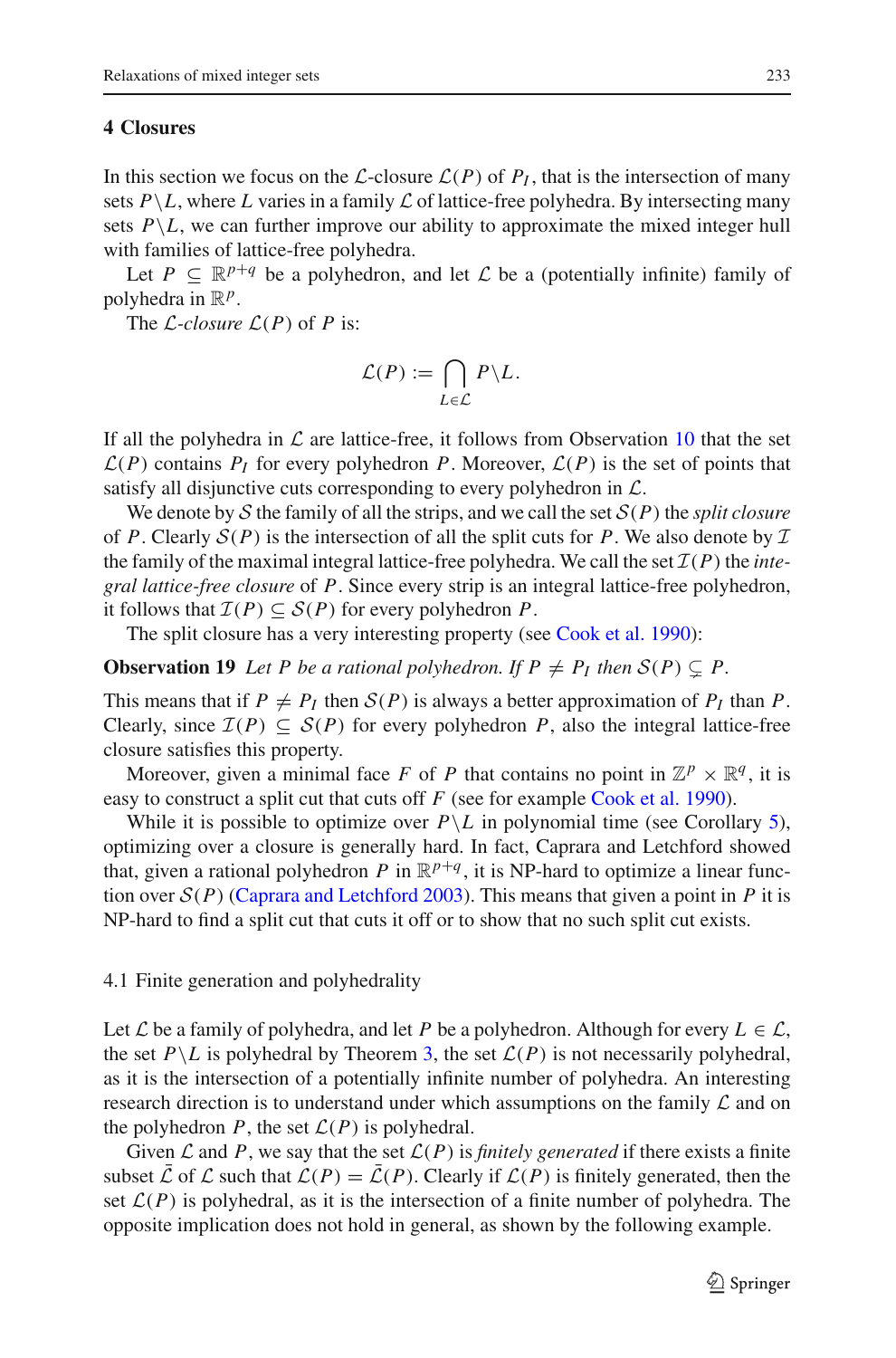*Example 5* Let  $P := \{x \in \mathbb{R} : 0 \le x \le 1/2\}$ , and let  $\mathcal{L} := \{L^i : i \in \mathbb{N}\}$ , where  $L^i := \{x \in \mathbb{R} : 1/i \le x \le 1\}$  for every  $i \in \mathbb{N}$ . It is easy to check that  $\mathcal{L}(P) = \{0\},\$ and that for every finite subset  $\overline{L}$  of  $\mathcal{L}$ ,  $\mathcal{L}(P) \subseteq \overline{\mathcal{L}}(P)$ .

The following easy observation characterizes whenever  $\mathcal{L}(P)$  is finitely generated.

**Observation 20** *Let L be a family of polyhedra, and let P be a polyhedron. Then*  $\mathcal{L}(P)$  *is finitely generated if and only if there exists a system*  $c^i z \leq \gamma^i$ *,*  $i = 1, ..., k$ *, such that*  $\mathcal{L}(P) = \{z \in \mathbb{R}^n : c^iz \leq \gamma^i, i = 1, \ldots, k\}$  *and for every i* = 1,..., *k there exists*  $L^i \in \mathcal{L}$  *such that*  $c^i z \leq \gamma^i$  *is valid for*  $P \setminus L^i$ *.* 

Most of the results in literature showing that, under certain assumptions, the set  $\mathcal{L}(P)$  is polyhedral, actually prove that  $\mathcal{L}(P)$  is finitely generated. [Cook et al.](#page-23-2) [\(1990\)](#page-23-2) prove the following.

<span id="page-14-0"></span>**Theorem 21** *For any rational polyhedron P, the set S*(*P*) *is finitely generated.*

Other proofs of Theorem [21](#page-14-0) appear in [Andersen et al.](#page-22-2) [\(2005\)](#page-22-2), [Dash et al.](#page-23-13) [\(2007](#page-23-13)), [Vielma](#page-24-15) [\(2007](#page-24-15)).

Theorem [21](#page-14-0) states that the set  $\mathcal{L}(P)$  is finitely generated for every rational polyhedron  $P$ , for a specific class  $\mathcal{L}$ . A more general research direction is to give sufficient conditions on a family  $\mathcal L$  for the set  $\mathcal L(P)$  to be finitely generated for every rational polyhedron *P*.

Note that every strip  $L$  in  $S$  satisfies the following condition:

for every facet  $F$  of  $L$ , the affine hull of  $F$  contains integral points. (8)

<span id="page-14-1"></span>Many other interesting lattice-free polyhedra satisfy condition [\(8\)](#page-14-1). For example, The-orem [15](#page-11-3) shows that each maximal lattice-free polyhedron in  $\mathbb{R}^p$  satisfies condition [\(8\)](#page-14-1). Also each integral polyhedron in  $\mathbb{R}^p$  satisfies condition (8).

Let *L* be a full-dimensional lattice-free polyhedron that satisfies condition [\(8\)](#page-14-1), and let  $a^i x \le \beta^i$ ,  $i = 1, ..., k$ , be an irredundant system such that  $L = \{x \in \mathbb{R}^p : a^i x \le$  $\beta^{i}$ , *i* = 1, ..., *k*}, and such that for every *i* = 1, ..., *k*,  $a^{i} \in \mathbb{Z}^{p}$  and the greatest common divisor of the entries in  $a^i$  is 1. We define the *max-facet-width*  $w(L)$  of  $L$  as

$$
w(L) := \max\{\beta^i - \min\{a^i x : x \in L\} : i = 1, ..., k\}.
$$

(Note that for every  $i = 1, ..., k, a^i \in \mathbb{Z}^p$  and condition [\(8\)](#page-14-1) imply that  $\beta^i \in \mathbb{Z}$ .)

*Example 6* Consider the full-dimensional lattice-free polyhedron  $L := \{x \in \mathbb{R}^2_+ :$  $x_1 + x_2 \leq 2$ . *L* satisfies condition [\(8\)](#page-14-1), and it can be easily verified that its max-facetwidth is  $w(L) = 2$ . See Fig. [5.](#page-15-0)

<span id="page-14-2"></span>Andersen et al. [\(2010\)](#page-22-0) give sufficient conditions for a set  $\mathcal{L}(P)$  to be finitely generated for every rational polyhedron *P*:

**Theorem 22** *Let L be a family of rational maximal lattice-free polyhedra such that there exists*  $k \in \mathbb{N}$  *with*  $w(L) \leq k$  *for every*  $L \in \mathcal{L}$ *. Then for any rational polyhedron P, the set L*(*P*) *is finitely generated.*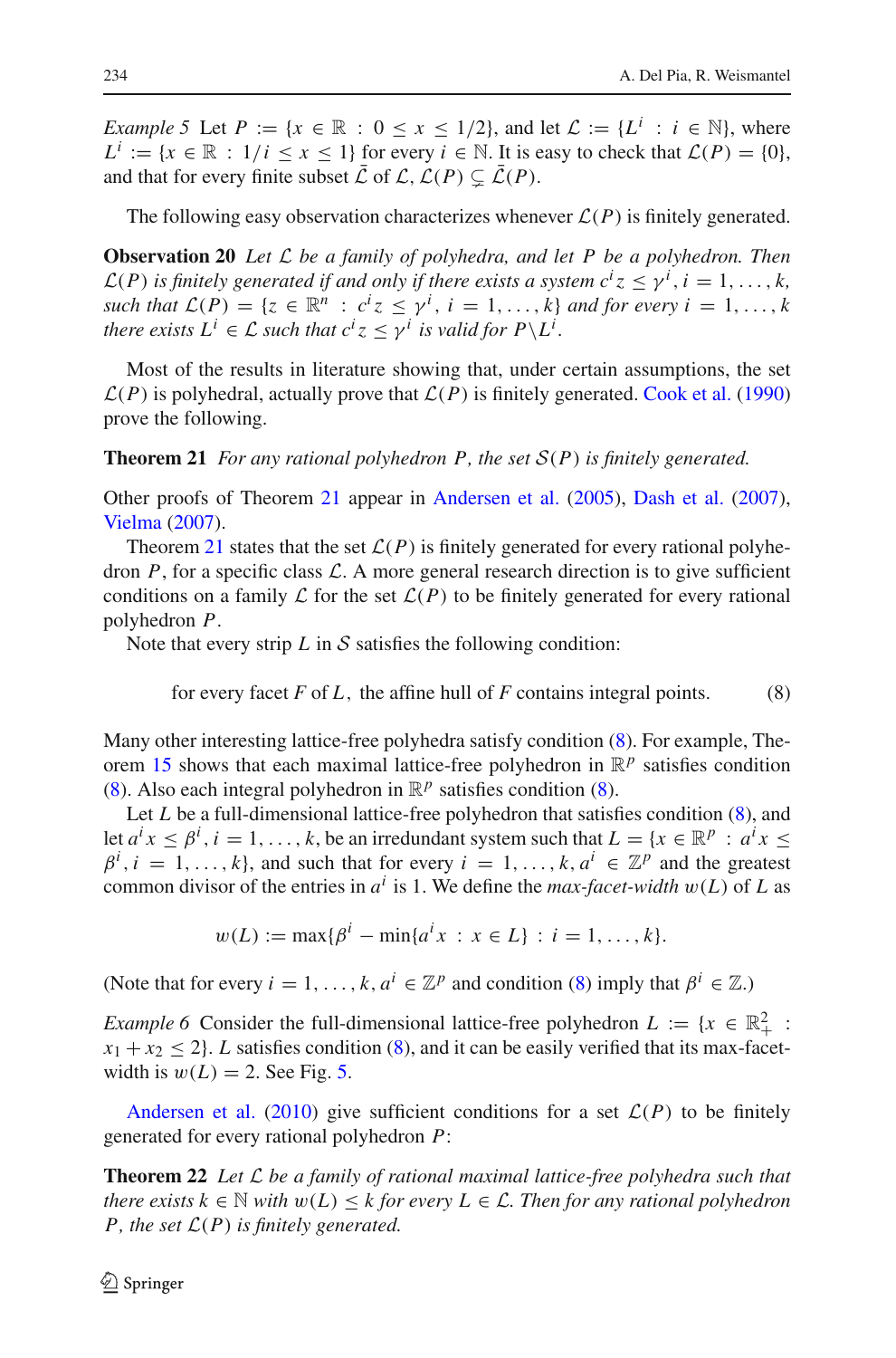

<span id="page-15-0"></span>**Fig. 5** The max-facet-width of  $L := \{x \in \mathbb{R}^2_+ : x_1 + x_2 \le 2\}$  is  $w(L) = 2$ 

<span id="page-15-1"></span>Theorem [22](#page-14-2) is stated only for maximal lattice-free polyhedra, but the proof in [Andersen et al.](#page-22-0) [\(2010](#page-22-0)) works as well in a more general setting:

**Theorem 23** *Let L be a family of full-dimensional rational polyhedra that satisfy condition* [\(8\)](#page-14-1)*, and such that there exists*  $k \in \mathbb{N}$  *with*  $w(L) \leq k$  *for every*  $L \in \mathcal{L}$ *. Then for any rational polyhedron P, the set*  $L(P)$  *is finitely generated.* 

Del Pia and Weismantel [\(2011\)](#page-24-16) use Theorem [23](#page-15-1) to prove the following.

<span id="page-15-2"></span>**Theorem 24** *For any rational polyhedron P, the set*  $I(P)$  *is finitely generated.* 

Even if for many interesting families of lattice-free polyhedra  $\mathcal L$  the set  $\mathcal L(P)$  is polyhedral for every rational polyhedron *P*, in most of the cases we cannot hope to get a full description of  $\mathcal{L}(P)$ . In fact, Example [2](#page-8-1) shows that  $\mathcal{L}(P)$  may have an exponential number of facets even if the family *L* consists of only one strip.

4.2 Approximation of the mixed integer hull

The sets  $S(P)$  and  $I(P)$  are generally only relaxations of  $P<sub>I</sub>$ . It is easy to construct a polyhedron *P* such that  $S(P) \neq P_I$ , for example see [Cook et al.](#page-23-2) [\(1990\)](#page-23-2). For an example of a polyhedron *P* such that  $\mathcal{I}(P) \neq P_I$  see [Del Pia and Weismantel](#page-24-16) [\(2011](#page-24-16)).

When considering mixed integer linear problems, even the split closure seems to approximate very well the mixed integer hull, from a practical point of view. In fact, [Balas and Saxena](#page-23-14) [\(2008\)](#page-23-14) performed experiments revealing that the split closure closes about 72% of the integrality gap on average on the well-known benchmark instances from MIPLIB 3.0.

Despite the fact that many computational tests have been performed to evaluate, for a given objective function, the gap between optimizing over the split closure versus the mixed integer hull, it still remains open to develop a mathematical approach that can analytically solve the following question: given a family  $\mathcal{L}$ , how well does  $\mathcal{L}(P)$ approximate *PI* ?

In general  $\mathcal{L}(P)$  does not equal  $P_I$  for every polyhedron P. In this situation we aim at inventing a measure that is suited to quantify the distance of the sets  $\mathcal{L}(P)$  and  $P_I$ .

An interesting measure of approximability is the strength measure introduced by [Goemans](#page-24-17) [\(1995\)](#page-24-17). Such measure can be applied to polyhedra of blocking type.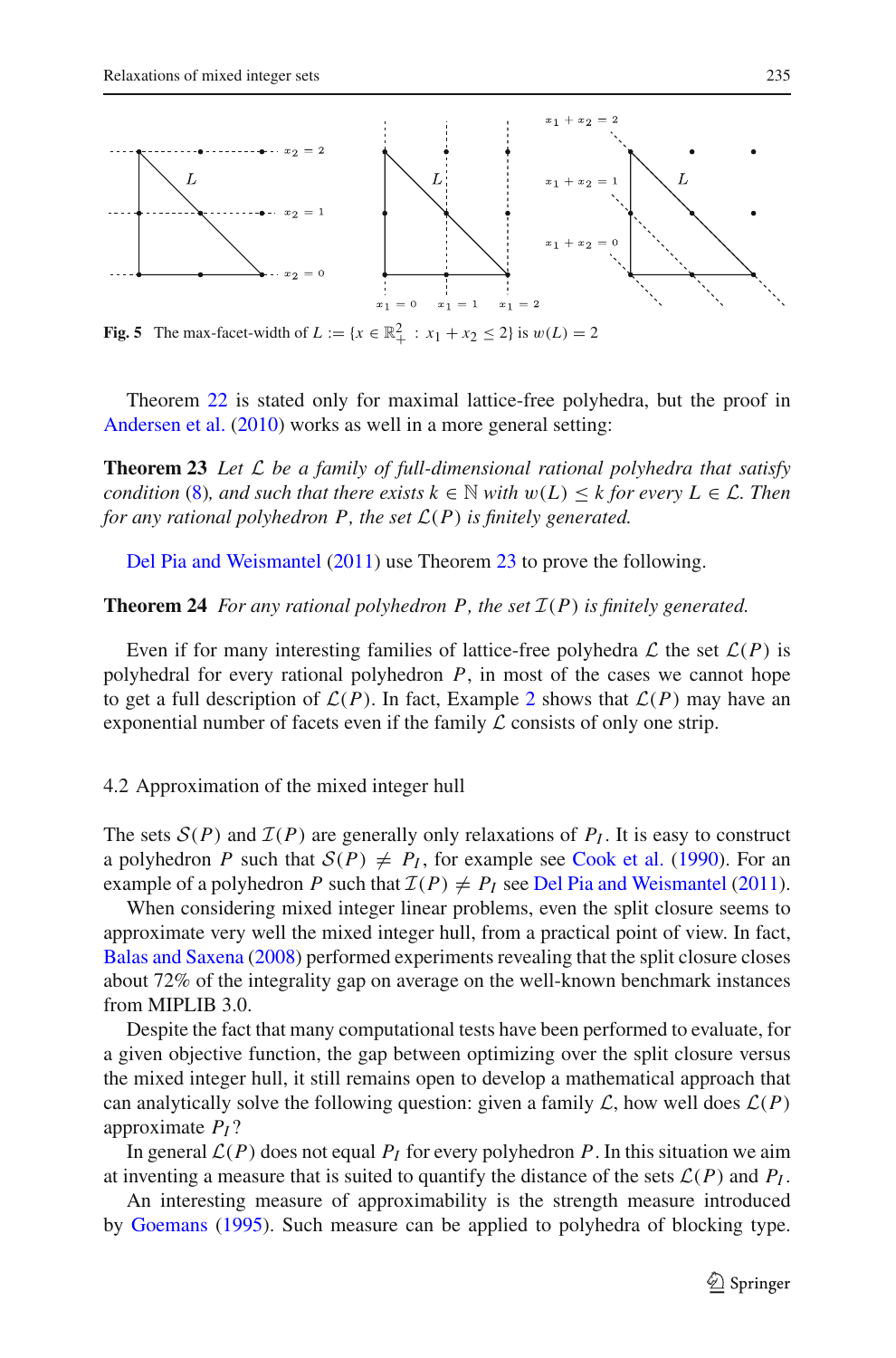A polyhedron *P* in  $\mathbb{R}^n$  is of *blocking type* if  $P \subseteq \mathbb{R}^n_+$  and if  $z' \ge z \in P$  implies  $z' \in P$ . For more details on polyhedra of blocking type see for example [Schrijver](#page-24-1) [\(1986,](#page-24-1) Chapter 9). Given nonempty polyhedra of blocking type *P* and *Q* in  $\mathbb{R}^n$  with *P*  $\subseteq$  *Q*, the *strength* of *P* with respect to *Q* is the minimum value of  $\alpha \ge 1$  such that  $Q \subseteq \{x \in \mathbb{R}^n : \alpha x \in P\}$ . The strength measure is clearly a worst-case approximation measure.

Many recent papers have used the concept of strength to evaluate the quality of different types of closures. However, since the strength measure can be used only with polyhedra of blocking type, such studies mainly apply to the relaxed corner polyhedron that we introduced in Sect. [1.](#page-1-0)

In the relaxed corner polyhedron case, and when considering only two integer variables ( $p = 2$ ), [Basu et al.](#page-23-15) [\(2011a](#page-23-15)) showed that the split closure of *P* is not always a good approximation of  $P_I$ . On the other hand they show that both  $\mathcal{T}(P)$  and  $\mathcal{Q}(P)$  are good approximations of  $P_I$ , where  $T$  is the family of maximal lattice-free triangles in  $\mathbb{R}^2$ , and Q is the family of maximal lattice-free quadrilaterals in  $\mathbb{R}^2$ . In the same settings, but using a probabilistic approach, [Basu et al.](#page-23-16) [\(2010d](#page-23-16)) show that on average the split closure is a good approximation of  $P_I$ . [Del Pia et al.](#page-24-18) [\(2011](#page-24-18)) show that the addition of a single triangle or quadrilateral inequality to the split closure becomes less likely to be beneficial the closer the lattice-free polyhedron looks like a strip, i.e. the closer its geometric width is to one.

We regard it as an interesting open question to find different measures of approximability that work for general polyhedra.

#### <span id="page-16-0"></span>**5 Rounds of closures and convergence issues**

Given a rational polyhedron  $P$ , in order to get closer to  $P<sub>I</sub>$ , in Sect. [3](#page-9-0) we studied the object  $P \backslash L$ , for one single lattice-free polyhedron *L*. In Sect. [4,](#page-13-0) in order to get a better approximation of  $P_I$ , we employed multiple lattice-free polyhedra from a family  $\mathcal{L}$ , and studied the more complicated set  $\mathcal{L}(P)$ . Also  $\mathcal{L}(P)$  in many cases does not equal  $P_I$ . In particular this situation arises if  $\mathcal L$  is either the family of the strips, or the family of the maximal integral lattice-free polyhedra. More generally, Example [3](#page-11-4) shows that this may happen if *L* does not contain all the rational maximal lattice-free polyhedra.

This section studies the iterative application of the closure operation. Since we want to use the  $\mathcal L$  operator recursively, we need  $\mathcal L(P)$  to be a rational polyhedron for every rational polyhedron *P*. In this case, for every rational polyhedron *P* in  $\mathbb{R}^{p+q}$ , and  $i \in \mathbb{N}$  we can define the *i*-th *L*-closure of *P* as

$$
\mathcal{L}^i(P) := \mathcal{L}(\mathcal{L}^{i-1}(P)), \text{ where } \mathcal{L}^0(P) := P.
$$

Theorem [21](#page-14-0) implies that, for every rational polyhedron *P*, the set  $S(P)$  is a rational [polyhedron.](#page-23-2) [W](#page-23-2)e call the *i*-th *S*-closure of *P* simply the *i-th split closure* of *P*.

<span id="page-16-1"></span>Cook et al. [\(1990\)](#page-23-2) showed that there exist polyhedra *P* such that  $S^k(P) \neq P$  for every  $k \in \mathbb{N}$ . The following is the example that they gave.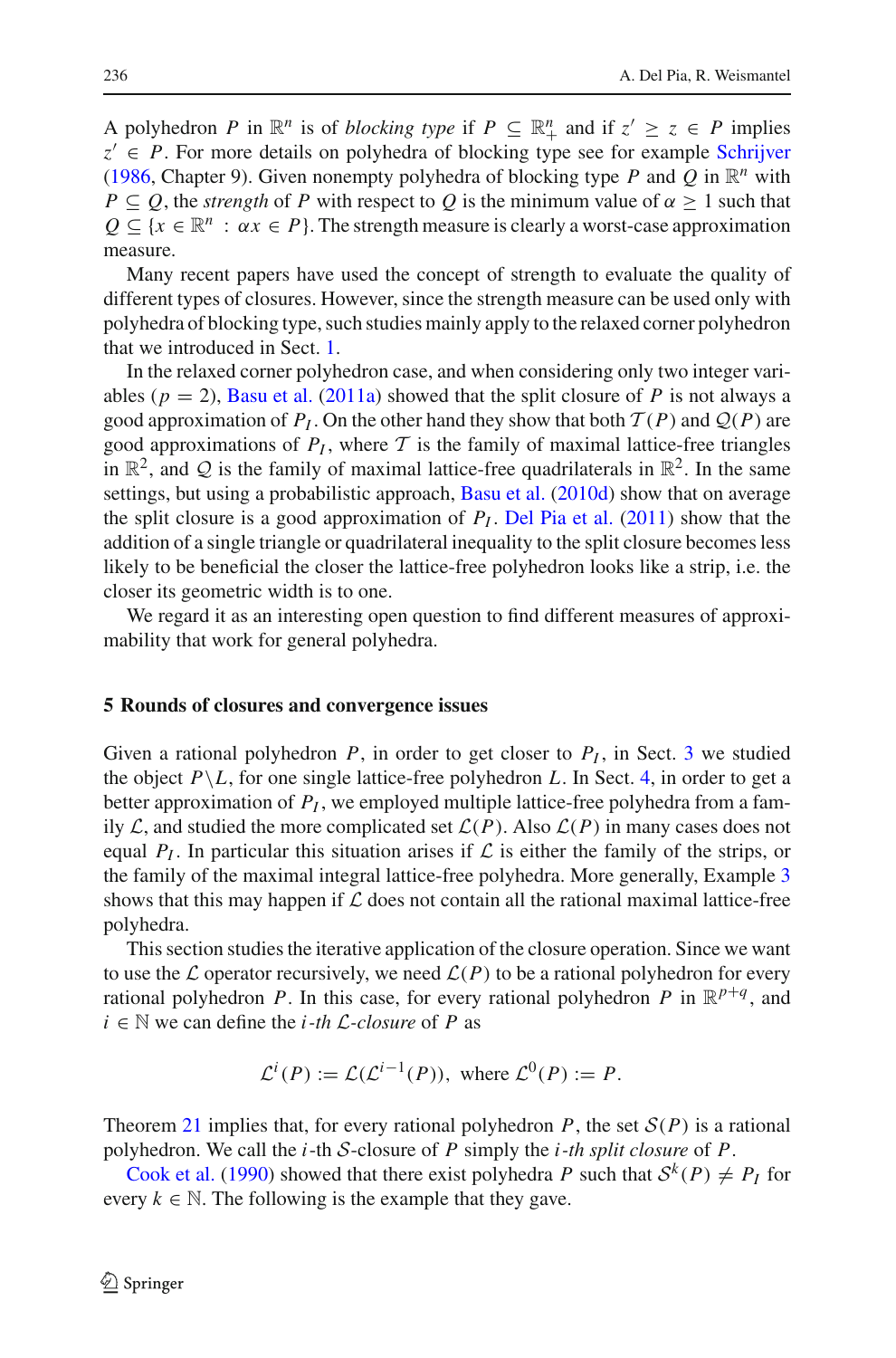<span id="page-17-0"></span>

*Example* 7 Let  $\mathbb{Q} \ni \epsilon > 0$  and consider the polytope

$$
P := \{ (x, y) \in \mathbb{R}^2 \times \mathbb{R} : y \ge 0, \epsilon x_1 + \epsilon x_2 + y \le 2\epsilon, -2\epsilon x_1 + y \le 0, -2\epsilon x_2 + y \le 0 \}.
$$

(See Fig. [6.](#page-17-0)) It follows that *P* is the convex hull of the four vectors

 $(0, 0, 0), (2, 0, 0), (0, 2, 0), (1/2, 1/2, \epsilon).$ 

Since  $x_1$  and  $x_2$  are required to be integers while *y* is not, it follows that  $P_I$  is the convex hull of  $(0, 0, 0)$ ,  $(2, 0, 0)$  and  $(0, 2, 0)$ , thus the inequality  $y \le 0$  is valid for  $P_I$ .

Now it can be shown that there exists  $\mathbb{Q} \ni \epsilon^1 > 0$  such that  $(1/2, 1/2, \epsilon^1) \in S(P)$ . Hence  $S(P) \neq P_I$ , and  $S(P)$  contains a polytope of the same form as P. So repeating the argument, for any  $k \in \mathbb{N}$  the polytope  $S^k(P)$  contains the vector  $(1/2, 1/2, \epsilon^k)$ for some  $\mathbb{Q} \ni \epsilon^k > 0$ . Therefore, we cannot obtain  $P_I$  after a finite number of split closures.

Example [7](#page-16-1) shows that split closures may never reach the mixed integer hull in a finite number of iterations. However in some special cases the split closures converge to the mixed integer hull in finite time. It follows from [Chvátal](#page-23-17) [\(1973\)](#page-23-17) and [Schrijver](#page-24-19) [\(1980\)](#page-24-19) that this applies to the pure integer case (i.e.  $q = 0$ ). This result also holds true for mixed 0, 1 programs. In fact, Balas' sequential convexification theorem [\(Balas 1998](#page-23-0)) shows that in this case  $S^p(P) = P_I$ , for every polyhedron *P*. Moreover, t[he](#page-23-18) [bound](#page-23-18) [is](#page-23-18) [tight,](#page-23-18) [meaning](#page-23-18) [that](#page-23-18) [it](#page-23-18) [can](#page-23-18) [happen](#page-23-18) that  $S^{p-1}(P) \neq P_I$  (Cornuéjols [and](#page-24-20) [Li](#page-24-20) [2002](#page-23-18)[\).](#page-24-20)

Owen and Mehrotra [\(2001](#page-24-20)) have shown that split closures can give an arbitrarily good approximation of *PI* , when *P* [is](#page-24-16) [a](#page-24-16) [polytope.](#page-24-16) [This](#page-24-16) [result](#page-24-16) [has](#page-24-16) [been](#page-24-16) [extended](#page-24-16) [by](#page-24-16) Del Pia and Weismantel [\(2011](#page-24-16)) to general rational polyhedra. In this section we precisely state these results.

Let  $\{\tilde{P}, P^i : i \in \mathbb{N}\}\$  be a family of polyhedra such that  $\tilde{P} \subseteq P^{i+1} \subseteq P^i$  for every *i* ∈ N. We say that the sequence  $\{P^i : i \in \mathbb{N}\}\$ converges to  $\overline{P}$  if for every  $\epsilon > 0$ , there exists  $k \in \mathbb{N}$  such that  $P^k \subseteq \tilde{P} + \epsilon B$ , where *B* denotes the unit ball in the corresponding space. The given definition of convergence is based on the Hausdorff distance, see Salinetti and Wets (1979, Section 3) for more details. Note that, if  $\tilde{P} = \emptyset$ , then it follows from the definition that there exists  $k \in \mathbb{N}$  such that  $P^i = \emptyset$  for all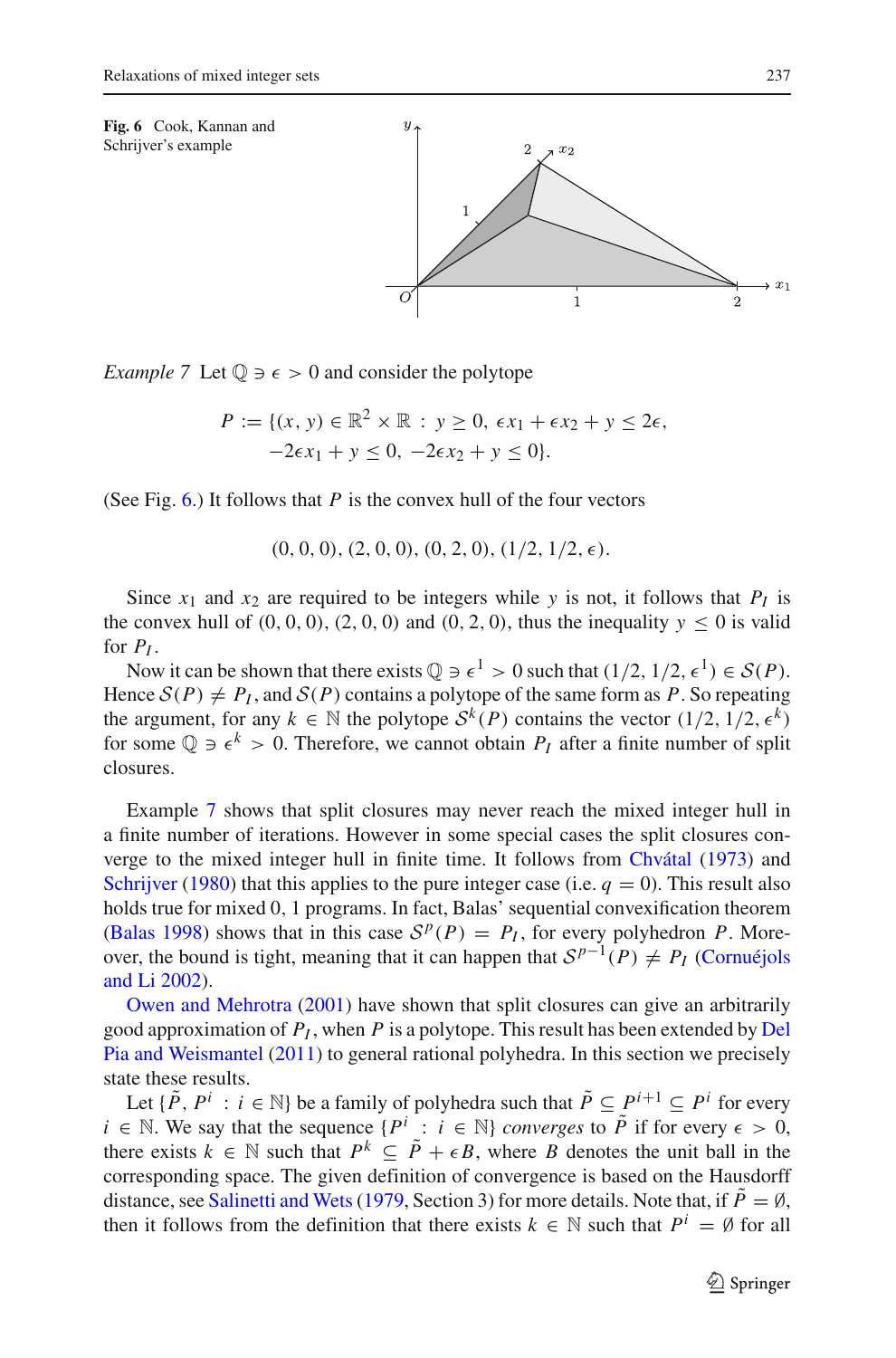*i* ≥ *k*. It is a well-known fact that if the sequence  $\{P^i : i \in \mathbb{N}\}\)$  converges to  $\tilde{P}$ , then  $\tilde{P} = \bigcap_{i \in \mathbb{N}} P^i$  (see for example [Salinetti and Wets 1979,](#page-24-21) Theorem 2, Proposition 2).

There are however many other ways to define a notion of convergence for decreasing sequences of polyhedra (see for example [Salinetti and Wets 1979](#page-24-21)). We now explain why the convergence that we defined makes sense in the context of mixed integer programming. The following observation can be found in [Del Pia and Weismantel](#page-24-16) [\(2011\)](#page-24-16):

<span id="page-18-0"></span>**Observation 25** *Let* { $\tilde{P}$ ,  $P^i$  :  $i \in \mathbb{N}$ } *be a family of polyhedra with*  $\tilde{P} \subseteq P^{i+1} \subseteq P^i$ *for every i*  $\in$  N. Then the sequence  $\{P^i : i \in \mathbb{N}\}\$  *converges to*  $\tilde{P}$  *if and only if for every inequality cz*  $\leq \gamma$  *valid for*  $\tilde{P}$ *, and every*  $\epsilon > 0$ *, there exists*  $k \in \mathbb{N}$  *such that*  $cz < \gamma + \epsilon$  *is valid for*  $P^k$ .

Now let  $\{\tilde{P}, P^i : i \in \mathbb{N}\}$  be a family of polyhedra with  $\tilde{P} \subseteq P^{i+1} \subseteq P^i$  for every *i* ∈ N, such that the sequence  $\{P^i : i \in \mathbb{N}\}\)$  converges to  $\overline{P}$ . Consider the linear programming problem max{ $cz : z \in \tilde{P}$ }, and let  $\gamma$  be its optimal value. Since  $cz \leq \gamma$ is valid for  $\tilde{P}$ , it follows from Observation [25,](#page-18-0) that for every  $\epsilon > 0$ , there exists  $k \in \mathbb{N}$ such that  $cz \leq \gamma + \epsilon$  is valid for  $P^k$ . Thus the limit of the sequence max $\{cz : z \in P^i\}$ is the value  $\gamma$ . In other words, even if we do not know  $\tilde{P}$ , but we are able to construct the sequence  $\{P^i : i \in \mathbb{N}\}\)$ , we can approximate arbitrarily well the optimal value of any linear programming problem over  $\tilde{P}$ .

The following theorem was shown by [Owen and Mehrotra](#page-24-20) [\(2001\)](#page-24-20):

<span id="page-18-1"></span>**Theorem 26** *For each polytope P, the sequence*  $\{S^i(P) : i \in \mathbb{N}\}\$ converges to  $P_I$ .

Del Pia and Weismantel [\(2011](#page-24-16)) extended Theorem [26](#page-18-1) to rational polyhedra:

**Theorem 27** *For each rational polyhedron P, the sequence*  $\{S^i(P) : i \in \mathbb{N}\}$ *converges to PI .*

From the discussion in this section, we know that split cuts do not suffice alone to generate the mixed integer hull in a finite number of iterations. We definitely need to use a larger family of lattice-free polyhedra to obtain this goal. We next state the most important result of this section.

To this end, let us recall that  $I$  denotes the family of all maximal integral lattice-free polyhedra in  $\mathbb{R}^p$ . Theorem [24](#page-15-2) implies that, for every rational polyhedron P, the set  $I(P)$  is a rational polyhedron. Thus for every rational polyhedron *P* and every  $i \in \mathbb{N}$ we can consider the *i*-th *I*-closure of *P*, and we call it the *i-th integral lattice-free closure* of *P*. [Del Pia and Weismantel](#page-24-16) [\(2011](#page-24-16)) showed the following:

**Theorem 28** *For each rational polyhedron P there exists*  $k \in \mathbb{N}$  *such that* 

<span id="page-18-2"></span>
$$
\mathcal{I}^k(P)=P_I.
$$

Moreover, an easy generalization of Example  $7$  shows that if any polyhedron in  $T$  is omitted from the family, then the result does not hold (see for example [Del Pia 2011](#page-24-22)). We believe that Theorem [28](#page-18-2) ends a long open standing question. It remains though a major challenge to turn this structural knowledge into an algorithmic useful tool.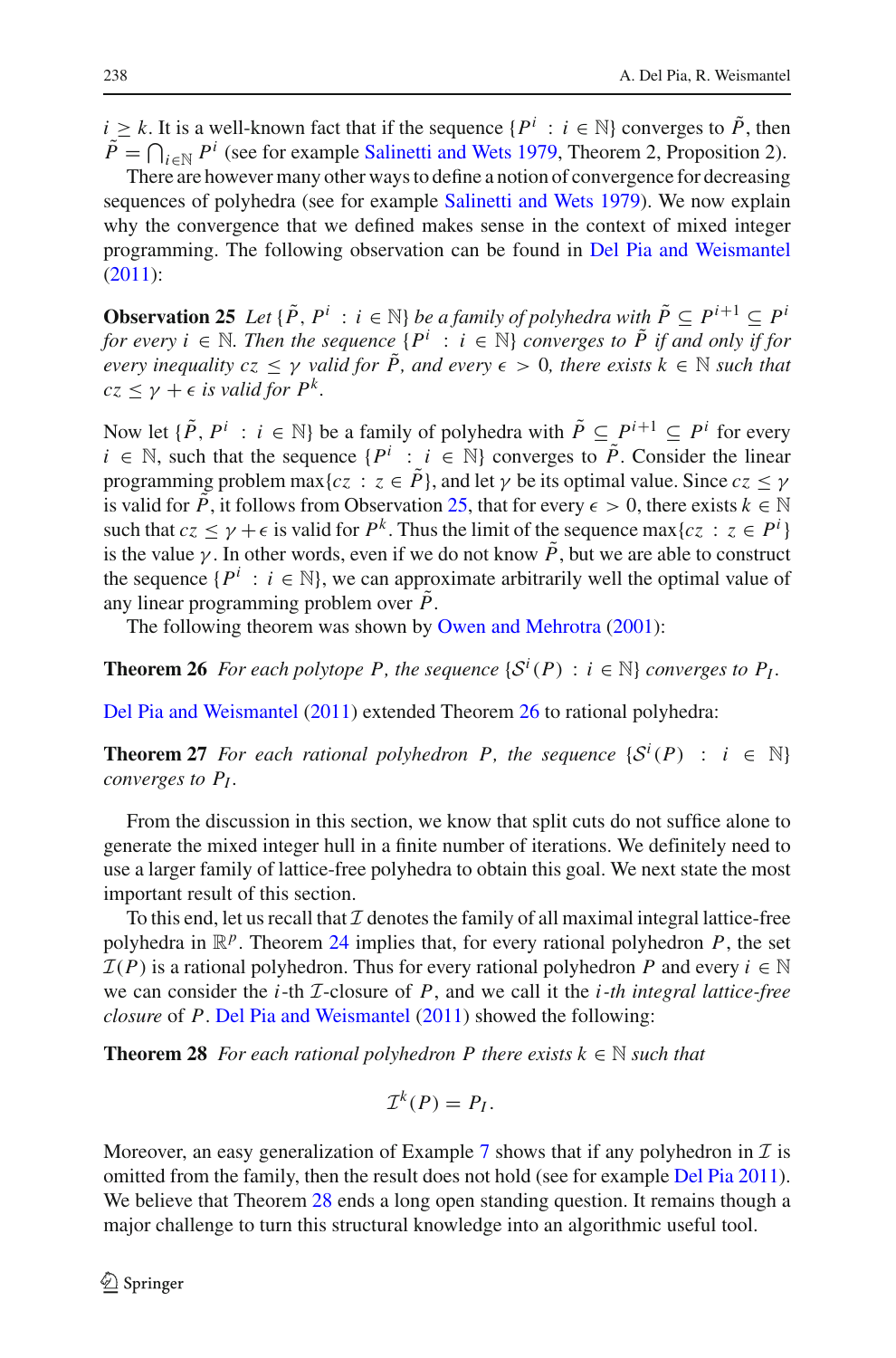#### <span id="page-19-0"></span>**6 Rank of inequalities and cutting plane proofs**

Let  $\mathcal L$  be a family of lattice-free polyhedra. We say that a lattice-free polyhedron  $M$ has *finite*  $\mathcal{L}$ *-rank* if for every rational polyhedron P there exists a sequence  $L^1, \ldots, L^k$ of polyhedra in *L* such that

$$
(\cdots((P\backslash L^1)\backslash L^2)\cdots)\backslash L^k\subseteq P\backslash M.
$$

The sense of this definition is the following: *M* has finite *L*-rank when, for every rational polyhedron *P*, a finite number of disjunctive cuts corresponding to lattice-free polyhedra in  $\mathcal L$  can yield a relaxation of  $P_I$  contained in the relaxation of  $P_I$  that the *M*-disjunctive cuts can yield. Thus, if we are interested in what a cutting plane algorithm based on disjunctive cuts can achieve in finite time, *M* has finite *L*-rank if and only if a cutting plane algorithm based on the family  $\mathcal{L} \cup \{M\}$  is always equivalent to an algorithm based only on the family *L*.

Note that the given definition of rank is not the classic one. In fact, by directly extending the definition of finite Chvátal rank (see for example [Schrijver 1986\)](#page-24-1), we would say that a lattice-free polyhedron *M* has finite *L*-rank if for every rational polyhedron *P* there exists  $k \in \mathbb{N}$  such that  $\mathcal{L}^k(P) \subseteq P \backslash M$ . Clearly this classic definition requires that  $\mathcal{L}(P)$  is polyhedral for every polyhedron  $P$ , while our definition does not need this assumption.

The following observation however shows that our definition of finite rank coincides with the classic one when  $\mathcal{L}(P)$  is finitely generated for every rational polyhedron  $P$ . Notice that this property is satisfied by essentially all interesting families *L* of latticefree polyhedra, see Sect. [4.1.](#page-13-1)

<span id="page-19-1"></span>**Observation 29** *Let L be a family of full-dimensional lattice-free polyhedra such that L*(*P*) *is finitely generated for every rational polyhedron P. A lattice-free polyhedron M* has finite *L*-rank if and only if for every rational polyhedron P there exists  $k \in \mathbb{N}$ *such that*  $\mathcal{L}^k(P) \subseteq P \backslash M$ .

We now exhibit the proof of Observation [29](#page-19-1) in order to familiarize the reader with the advanced and not entirely mature material presented in this section. We strongly believe that the discussion in this section can be extended further in the future and might lead to a very nice classification of lattice-free polyhedra.

*Proof* (*of Observation* [29\)](#page-19-1) To prove necessity of the condition, assume that *M* has finite *L*-rank. Hence for every polyhedron *P* there exists a sequence  $L^1, \ldots, L^k$  of polyhedra in *L* such that

$$
(\cdots((P\backslash L^1)\backslash L^2)\cdots)\backslash L^k\subseteq P\backslash M.
$$

By definition of  $\mathcal{L}(P)$ , we have that  $\mathcal{L}(P) \subseteq P \setminus L^i$  for every  $i = 1, \ldots, k$ , thus  $\mathcal{L}^k(P) \subseteq (\cdots((P\backslash L^1)\backslash L^2)\cdots)\backslash L^k$ . It follows that  $\mathcal{L}^k(P) \subseteq P\backslash M$ .

To prove sufficiency of the condition we just need to show that for every polyhedron *P*, and for every  $r \in \mathbb{N}$ , there exists a sequence  $L^1, \ldots, L^k$  of polyhedra in  $\mathcal L$  such that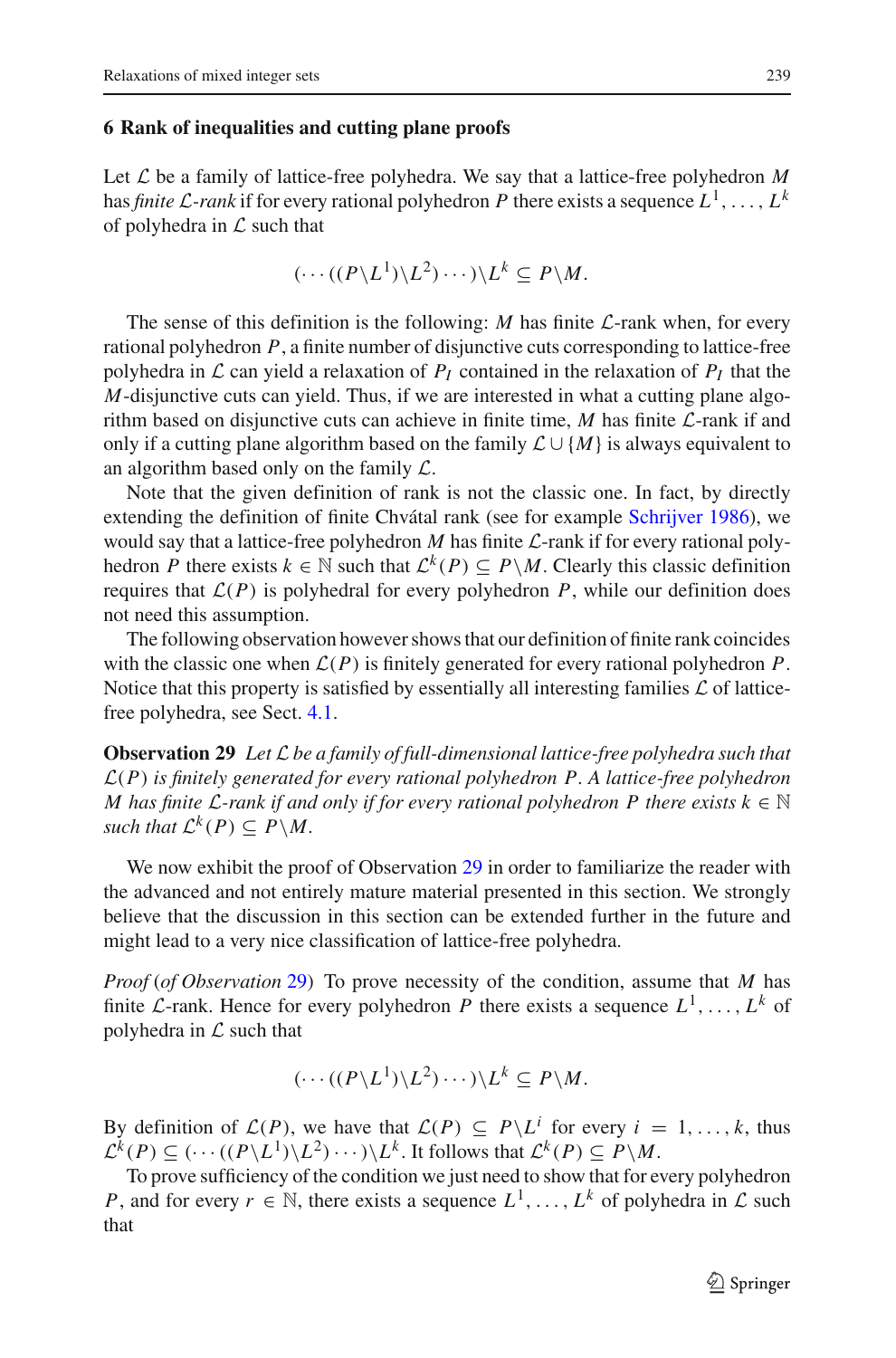

<span id="page-20-0"></span>**Fig. 7** On the *left* a polyhedron *M* and its integer hull  $M_I$ . On the *right*, the strips  $S^1$  and  $S^2$  show that M has the *S*-inclusion property

$$
(\cdots((P\backslash L^1)\backslash L^2)\cdots)\backslash L^k\subseteq \mathcal{L}^r(P).
$$

So let *P* be a polyhedron. We show this by induction on *r*. If  $r = 0$  the result is trivial. We now show the inductive step assuming  $r \geq 1$ . Since  $\mathcal{L}(P)$  is a polyhedron, by induction hypothesis there exists a sequence  $L^1, \ldots, L^k$  of polyhedra in  $\mathcal L$  such that

$$
(\cdots((\mathcal{L}(P)\backslash L^1)\backslash L^2)\cdots)\backslash L^k\subseteq \mathcal{L}^{r-1}(\mathcal{L}(P))=\mathcal{L}^r(P).
$$

Since  $\mathcal{L}(P)$  is finitely generated, there exists a finite subset  $\bar{\mathcal{L}} = \{M^j : j = 1, ..., h\}$ of  $\mathcal L$  such that  $\mathcal L(P) = \overline{\mathcal L}(P)$ . Hence

$$
(\cdots((P\backslash M^1)\backslash M^2)\cdots)\backslash M^h\subseteq \bigcap_{j=1}^h P\backslash M^j=\bar{\mathcal{L}}(P)=\mathcal{L}(P).
$$

It follows that

$$
(\cdots(((\cdots((P\backslash M^1)\backslash M^2)\cdots)\backslash M^h]\backslash L^1)\backslash L^2)\cdots)\backslash L^k\subseteq \mathcal{L}^r(P).
$$

 $\Box$ 

Del Pia [\(2011](#page-24-22)) gave a characterization of lattice-free polyhedra with finite *L*-rank, for any family  $\mathcal L$  of full-dimensional lattice-free polyhedra containing the strips. To be able to state the result precisely we need to give two definitions.

We say that a polyhedron  $M \subseteq \mathbb{R}^p$  is *L*-included if there exists  $L \in \mathcal{L}$  such that relint  $M \subseteq$  relint *L*. A polyhedron *M* has the *L*-inclusion property if every face *N* of *MI* with relint  $N \subseteq$  relint *M* is *L*-included. Note that one of the faces of  $M_I$  is  $M_I$ itself. See Figs. [7](#page-20-0) and [8](#page-21-0) for examples of polyhedra with or without the *S*-inclusion property, where  $S$  is the family of all the strips.

<span id="page-20-1"></span>**Theorem 30** *Let L be a family of full-dimensional lattice-free polyhedra containing the strips. A full-dimensional lattice-free polyhedron M has finite L-rank if and only if it has the L-inclusion property.*

Theorem [30](#page-20-1) helps in the choice of candidate polyhedra *M* to be added to a family *L* used for generating disjunctive cuts in a cutting plane algorithm: *M* should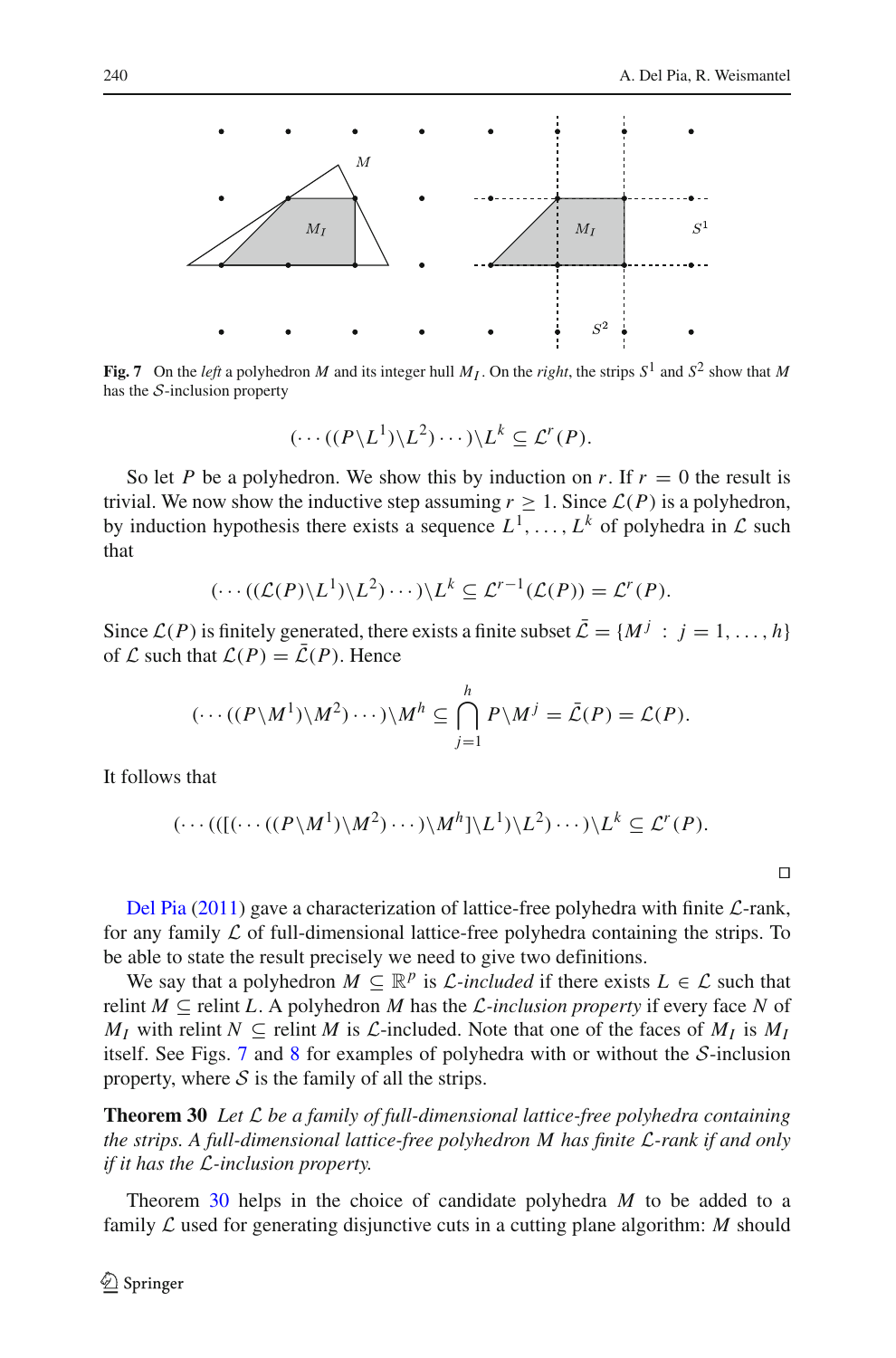

<span id="page-21-0"></span>**Fig. 8** A polyhedron  $M = M_I$ , and examples of strips *S* with relint  $M_I \nsubseteq$  relint *S*. It can be checked that *M* does not have the *S*-inclusion property

be added to *L* if and only if it does not have the *L*-inclusion property. Notice that the *L*-inclusion property is a condition that can be checked aprioristically independently of the instance *P*.

We would like to point out that Theorem [30](#page-20-1) has been discovered before by several authors in different special cases. [Basu et al.](#page-23-19) [\(2011d](#page-23-19)) recently showed Theorem [30](#page-20-1) in the relaxed corner polyhedron setting, when  $\mathcal L$  is the family of the strips, and  $M$  is bounded. Their results generalizes a theorem by [Dey and Louveaux](#page-24-23) [\(2011\)](#page-24-23) that holds when only two variables are required to be integer.

The concept of rank can also be adapted so as to apply to inequalities valid for  $P_I$ , once the polyhedron *P* is fixed. Let *L* be a family of full-dimensional lattice-free polyhedra. Given a polyhedron *P* and an inequality  $cz \leq \gamma$  valid for  $P_I$ , we say that  $c\bar{z} \leq \gamma$  has finite *L*-rank (with respect to P) if there exists a sequence  $L^1, \ldots, L^k$  of polyhedra in  $\mathcal L$  such that  $cz < \gamma$  is valid for

$$
(\cdots ((P \backslash L^1) \backslash L^2) \cdots ) \backslash L^k.
$$

Similar to Observation [29,](#page-19-1) the following result is easy to prove:

**Observation 31** *Let L be a family of full-dimensional lattice-free polyhedra such that L*(*P*) *is finitely generated for every rational polyhedron P, and let P be a rational polyhedron. An inequality*  $cz \leq \gamma$  *valid for*  $P_I$  *has finite*  $\mathcal{L}$ *-rank if and only if there exists*  $k \in \mathbb{N}$  *such that*  $cz \leq \gamma$  *is valid for*  $\mathcal{L}^k(P)$ *.* 

A first corollary follows from Theorem [30,](#page-20-1) and characterizes the inequalities valid for  $P_I$  that have finite  $\mathcal{L}$ -rank, for any family  $\mathcal{L}$  of full-dimensional lattice-free polyhedra containing the strips.

**Corollary 32** *Let L be a family of full-dimensional lattice-free polyhedra containing the strips, let P be a polyhedron, and let*  $cz \leq \gamma$  *be an inequality valid for P<sub>I</sub>. Then*  $cz \leq \gamma$  *has finite L*-rank if and only if every face M of  $proj_x\{z \in P_I : cz = \gamma\}$ , with  $M \cap \text{proj}\{z \in P : cz > \gamma\} \neq \emptyset$ , *is L*-included.

Another consequence of Theorem [30](#page-20-1) is the next corollary.

<span id="page-21-1"></span>**Corollary 33** Let  $P \subseteq \mathbb{R}^{p+q}$  *be a polyhedron, let*  $cz \leq \gamma$  *be a valid inequality for*  $P_I$ *, and let L contain the strips and every full-dimensional integral lattice-free polyhedron L with*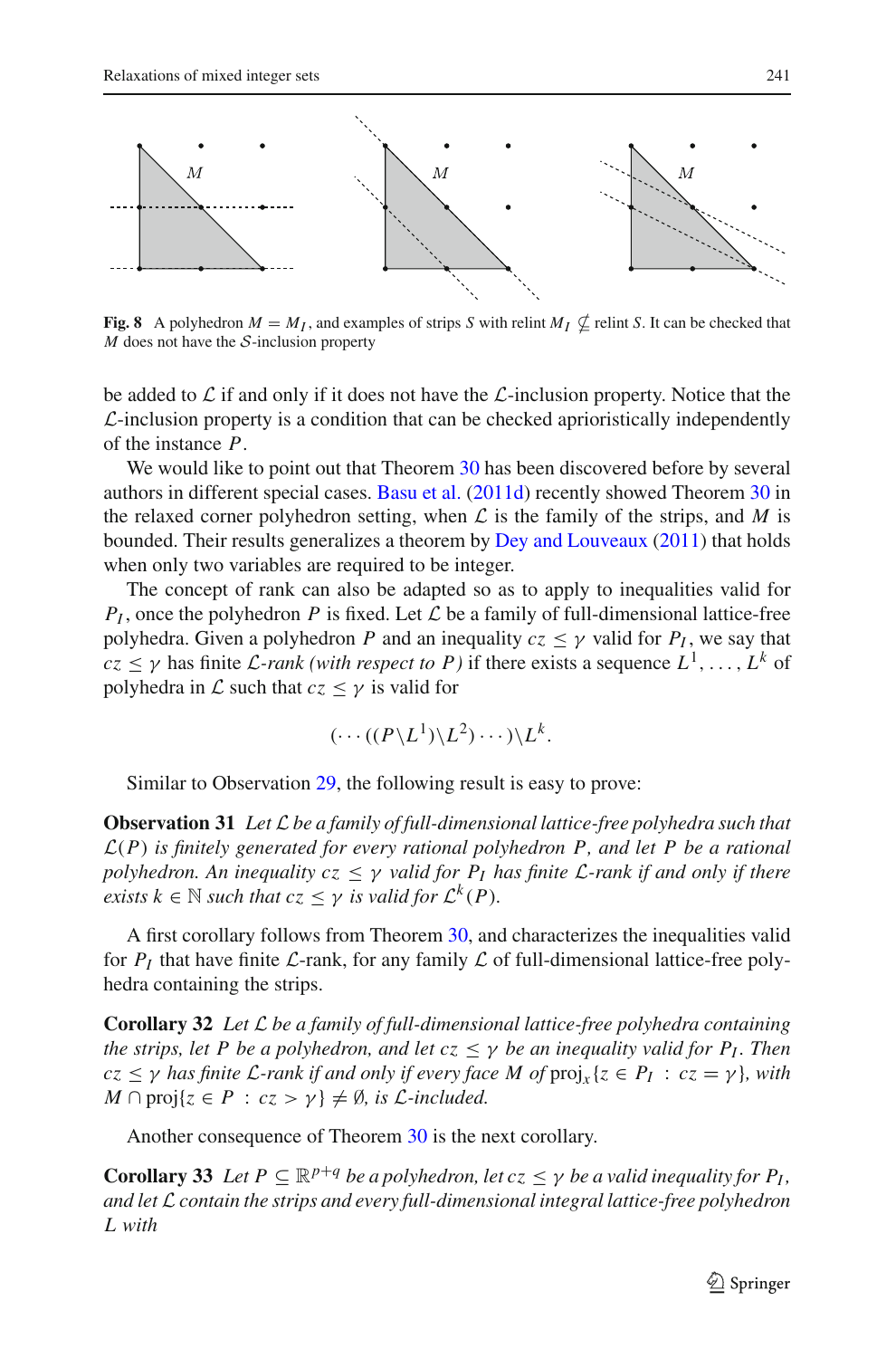dim lin-space 
$$
L \ge p - \dim \text{proj}\{z \in P_I : cz = \gamma\}.
$$

## *Then*  $cz < \gamma$  *has finite L*-rank.

In particular, Corollary [33](#page-21-1) states that if an inequality  $c\bar{z} < \gamma$  induces a vertex or an edge of  $P_I$ , then the inequality  $c_z \leq \gamma$  has finite split rank. This is an interesting observation because, given a random instance, most of the times (with probability 1) we are in this case. Accordingly, if  $c\bar{z} \leq \gamma$  induces a two-dimensional face of  $P_I$ , then it can be generated with a finite number of disjunctive cuts corresponding to full dimensional integral lattice-free polyhedra whose lineality space has dimension at least  $p - 2$ . It is easy to see that such lattice-free polyhedra are all the strips and all the affine unimodular transformations of  $\{x \in \mathbb{R}_+^2 : x_1 + x_2 \leq 2\} \times \mathbb{R}^{p-2}$ . In the other extreme case, if we define  $I$  to be the family of all the full-dimensional integral lattice-free polyhedra in  $\mathbb{R}^p$ , then Corollary [33](#page-21-1) gives the statement of Theorem [28.](#page-18-2)

It is still open whether analogues of Theorem [30](#page-20-1) and its corollaries hold in the more general case where  $\mathcal L$  is not required to contain all the strips.

In summary we believe that these results are a point of departure for defining a complexity measure for cutting planes in mixed integer programming. A first suggestion in this direction is given in [Andersen et al.](#page-22-0) [\(2010\)](#page-22-0). As in the pure integer case (see [Schrijver 1986](#page-24-1)), we say that a sequence of linear inequalities  $c^1z \leq \gamma^1$ ,  $c^2z \leq$  $\gamma^2$ , ...,  $c^k z \leq \gamma^k$  is a *L*-cutting plane proof of  $c^k z \leq \gamma^k$  (from *P*), if for each  $i = 1, \ldots, k, c^i z \leq \gamma^i$  is a disjunctive cut for  $P \cap \{x \in \mathbb{R}^{p+q} : c^j z \leq \gamma^j, j = j\}$ 1,...,*i* − 1} corresponding to a lattice-free polyhedron in *L*. The number *k* will be called the *length of the L-cutting plane proof*. It would be desirable to compute lower bounds on the length of *L*-cutting plane proofs for special families of inequalities  $c^k z \leq \gamma^k$  and for special classes of polyhedra *P*.

Assuming that there are enough students interested in questions of this kind, one could imagine that the approach discussed here can be refined in a way that it might result in a significantly better understanding of which lattice-free polyhedra can approximate the mixed integer hull for certain families of mixed integer programs.

We have only covered here parts of the recently emerging literature on the connections between mixed integer programming and lattice-free polyhedra. The reader that is interested in further developments of this topic is referred to the following papers: [Averkov](#page-22-4) [\(2011\)](#page-22-4), [Balas and Margot](#page-23-20) [\(2011\)](#page-23-20), [Basu et al.](#page-23-21) [\(2010a](#page-23-21)[,b](#page-23-22)[,c](#page-23-23), [2011b](#page-23-24)[,c](#page-23-25)[,e](#page-23-26)[,f](#page-23-27)), [Conforti et al.](#page-23-28) [\(2011b\)](#page-23-28), [Dash](#page-23-29) [\(2010](#page-23-29)), [Dash et al.](#page-23-30) [\(2011a](#page-23-30)[,b](#page-23-31)[,c](#page-24-24)[,e,](#page-24-25) [2010](#page-23-32)), [Dey](#page-24-26) [\(2011\)](#page-24-26), Dey and Wolsey [\(2008,](#page-24-27) [2010\)](#page-24-28), [Fukasawa and Günlük](#page-24-29) [\(2011\)](#page-24-29), [Morán and Dey](#page-24-30) [\(2011](#page-24-30)).

#### **References**

- <span id="page-22-2"></span><span id="page-22-0"></span>Andersen K, Cornuéjols G, Li Y (2005) Split closure and intersection cuts. Math Program A 102:457–493 Andersen K, Louveaux Q, Weismantel R (2010) An analysis of mixed integer linear sets based on lattice point free convex sets. Math Oper Res 35:233–256
- <span id="page-22-1"></span>Andersen K, Louveaux Q, Weismantel R, Wolsey LA (2007) Cutting planes from two rows of a simplex tableau. In: Proceedings of IPCO, lecture notes in computer science , vol 4513, pp 1–15
- <span id="page-22-4"></span>Averkov G (2011) On finite generation and infinite convergence of generalized closures from the theory of cutting planes (manuscript)

<span id="page-22-3"></span>Averkov G, Wagner C, Weismantel R (2011) Maximal lattice-free polyhedra: finiteness and an explicit description in dimension three. Math Oper Res 36:721–742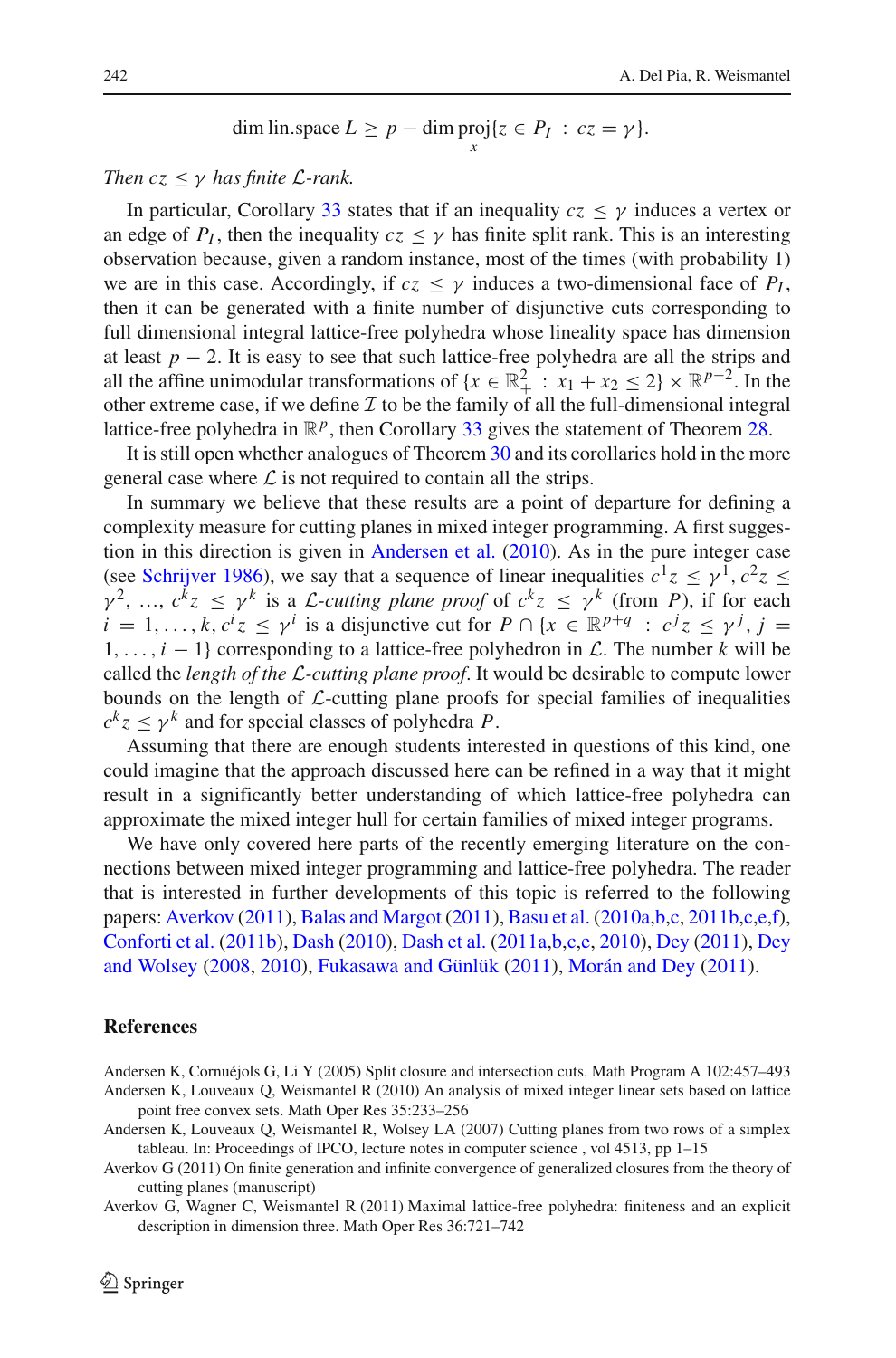<span id="page-23-4"></span>Balas E (1971) Intersection cuts—a new type of cutting planes for integer programming. Oper Res 19:19–39

- <span id="page-23-1"></span>Balas E (1979) Disjunctive programming. Ann Discret Math 5:3–51
- <span id="page-23-8"></span>Balas E (1985) Disjunctive programming and a hierarchy of relaxations for discrete optimization problems. SIAM J Algebraic Discret Methods 6:466–486
- <span id="page-23-0"></span>Balas E (1998) Disjunctive programming: properties of the convex hull of feasible points. GSIA management science research report MSRR 348, Carnegie Mellon University, 1974. Published as invited paper in Discrete Applied Mathematics 89:3–44
- <span id="page-23-3"></span>Balas E, Ceria S, Cornuéjols G (1993) A lift-and-project cutting plane algorithm for mixed 0-1 programs. Math Program 58:295–324
- <span id="page-23-20"></span>Balas E, Margot F (2011) Generalized intersection cuts and a new cut generating paradigm. Math Program A (to appear)
- <span id="page-23-14"></span>Balas E, Saxena A (2008) Optimizing over the split closure. Math Program A 113:219–240
- <span id="page-23-21"></span>Basu A, Campelo M, Conforti M, Cornuéjols G, Zambelli G (2010a) On lifting integer variables in minimal inequalities. In: Proceedings of IPCO, lecture notes in computer science, vol 6080, pp 85–95
- <span id="page-23-22"></span>Basu A, Conforti M, Cornuéjols G, Zambelli G (2010b) Maximal lattice-free convex sets in linear subspaces. Math Oper Res 35:704–720
- <span id="page-23-23"></span>Basu A, Conforti M, Cornuéjols G, Zambelli G (2010c) Minimal inequalities for an infinite relaxation of integer programs. SIAM J Discret Optim 24:158–168
- <span id="page-23-16"></span>Basu A, Cornuéjols G, Molinaro M (2010d) A probabilistic analysis of the strength of the split and triangle closures. Technical report
- <span id="page-23-15"></span>Basu A, Bonami P, Cornuéjols G, Margot F (2011a) On the relative strength of split, triangle and quadrilateral cuts. Math Program A 126:281–314
- <span id="page-23-24"></span>Basu A, Campelo M, Conforti M, Cornuéjols G, Zambelli G (2011b) Unique lifting of integer variables in minimal inequalities (manuscript)
- <span id="page-23-25"></span>Basu A, Cornuéjols G, Köppe M (2011c) Unique minimal liftings for simplicial polytopes (manuscript)
- <span id="page-23-19"></span>Basu A, Cornuéjols G, Margot F (2011d) Intersection cuts with infinite split rank. Math Oper Res (to appear)
- <span id="page-23-26"></span>Basu A, Cornuéjols G, Zambelli G (2011e) Convex sets and minimal sublinear functions. J Convex Anal 18(2):427–432
- <span id="page-23-27"></span>Basu A, Hildebrand R, Köppe M (2011f) Algorithmic and complexity results for cutting planes derived from maximal lattice-free convex sets (manuscript)
- <span id="page-23-11"></span>Bell DE (1977) A theorem concerning the integer lattice. Stud Appl Math 56:187–188
- <span id="page-23-7"></span>Benoy F, King A, Mesnard F (2005) Computing convex hulls with a linear solver. Theory Pract Logic Program 5(1&2):259–271
- <span id="page-23-12"></span>Caprara A, Letchford AN (2003) On the separation of split cuts and related inequalities. Math Program B 94:279–294
- Chvátal V (1973) Edmonds polytopes and a hierarchy of combinatorial problems. Discret Math 4:305–337
- <span id="page-23-17"></span><span id="page-23-10"></span>Conforti M, Cornuéjols G, Zambelli G (2010a) Eqivalence between intersection cuts and the corner polyhedron. Oper Res Lett 38:153–155
- <span id="page-23-6"></span>Conforti M, Cornuéjols G, Zambelli G (2010b) Polyhedral approaches to mixed integer linear programming. In: Juenger M, Liebling T, Naddef D, Pulleyblank W, Reinelt G, Rinaldi G, Wolsey L (eds) 50 years of integer programming 1958–2008: from the early years to the state-of-the-art. Springer, Berlin pp 334–384
- <span id="page-23-5"></span>Conforti M, Cornuéjols G, Zambelli G (2011a) Corner polyhedron and intersection cuts. Surv Oper Res Manag Sci 16:105–120
- <span id="page-23-28"></span>Conforti M, Cornuéjols G, Zambelli G (2011b) A geometric perspective on lifting. Oper Res 59:569–577
- <span id="page-23-9"></span>Conforti M, Del Pia A (2011) Disjunctive programming and relaxations of polyhedra. (manuscript)
- <span id="page-23-2"></span>Cook WJ, Kannan R, Schrijver A (1990) Chvátal closures for mixed integer programming problems. Math Program 47:155–174
- <span id="page-23-18"></span>Cornuéjols G, Li Y (2002) On the rank of mixed 0, 1 polyhedra. Math Program A 91:391–397
- <span id="page-23-29"></span>Dash S (2010) On the complexity of cutting-plane proofs using split cuts. Ope Res Lett 38:109–114
- <span id="page-23-13"></span>Dash S, Günlük O, Lodi A (2007) On the MIR closure of polyhedra. In: Proceedings of IPCO, lecture notes in computer science, vol 4513, pp 337–351
- <span id="page-23-32"></span>Dash S, Günlük O, Lodi A (2010) MIR closures of polyhedral sets. Math Program A 121:33–60
- <span id="page-23-30"></span>Dash S, Dey SS, Günlük O (2011a) On mixed-integer sets with two integer variables. Oper Res Lett 39: 305–309
- <span id="page-23-31"></span>Dash S, Dey SS, Günlük O (2011b) Two dimensional lattice-free cuts and asymmetric disjunctions for mixed-integer polyhedra. Math Program A (to appear)